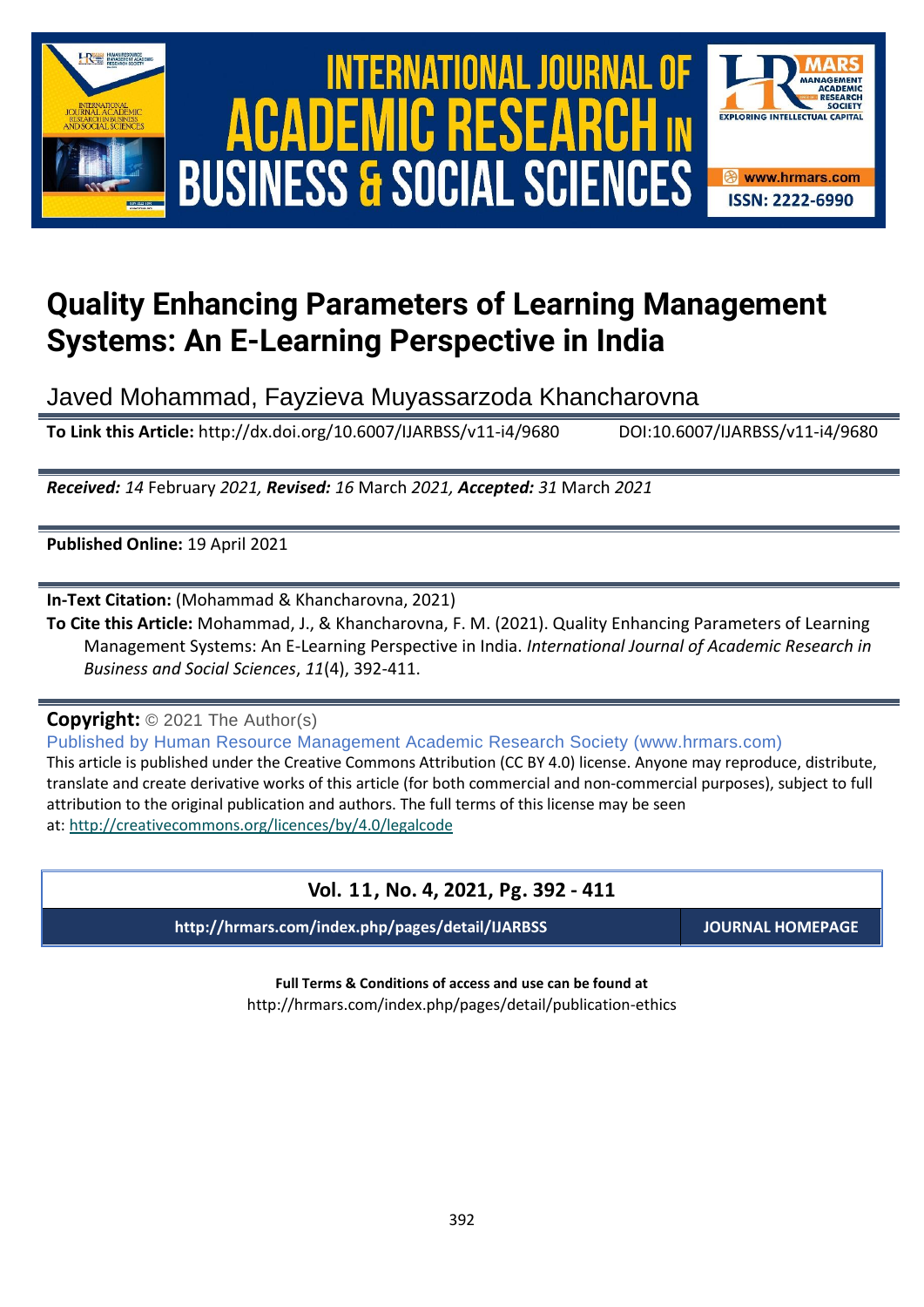

# **Quality Enhancing Parameters of Learning Management Systems: An E-Learning Perspective in India**

<sup>1</sup>Javed Mohammad, <sup>2</sup>Fayzieva Muyassarzoda Khancharovna <sup>1</sup>Doctoral Candidate, Binary University, Malaysia, <sup>2</sup>MBA student, Binary Graduate School, Tashkent Institute of Finance, Uzbekistan

## **Abstract**

E-learning through learning management systems (LMS) provides the advantages of effective learning content, higher information consistency, and easier update of content. Understanding of parameters that affect the effectiveness of learning management systems is crucial if academic institutions are to introduce e-learning through LMS. The objectives of the study are: (i) To identify the parameters that enhance the quality of learning management systems (ii) To analyze the quality enhancing parameters of LMS (iii) To suggest measures to overcome the problems if any associated with the learning management systems for faculty development programme. The study employs a descriptive research method. The primary data was collected using a self- designed questionnaire using google forms facility from 200 faculty members teaching at public and private colleges in Hyderabad, India. Initial refinement of the questionnaire was done through a pilot study with 30 responses. Data gathered were analyzed using SPSS Statistics 25. Basic statistics analysis was done to describe the characteristic of the frequency, percentage, mean, variance, and standard deviation. Nonparametric test such as Mann-Whitney U-test was used to test the significant difference between the two groups of faculty members i.e., those working at private and public colleges and also gender wise variations. For testing hypotheses, one sample t- test was used. The findings from the study are: (i) the hypotheses tested have established that the quality parameter values are significantly higher than their corresponding weighted mean scores. (ii) The quality parameter "propriety" does not get influenced by gender. (iii) Quality parameters are not influenced by the type of institution. The study also makes recommendations for faculty members, students, and LMS developers aiming at contributing a milestone in enhancing the quality of learning management systems offering e-learning. **Keywords**: LMS, e-Learning, Parameters of Quality, Hyderabad

#### **Introduction**

In the 21st century, the information and communication technology explosion upsurges the uses of digital devices for many purposes in the world of work and in formal and nonformal education (Kumar et al., 2018). In the current pandemic, the Learning Management Systems (LMS) have been thrown into the spotlight. Digital learning has rapidly gone mainstream and this huge trend will upend current education practices, models, and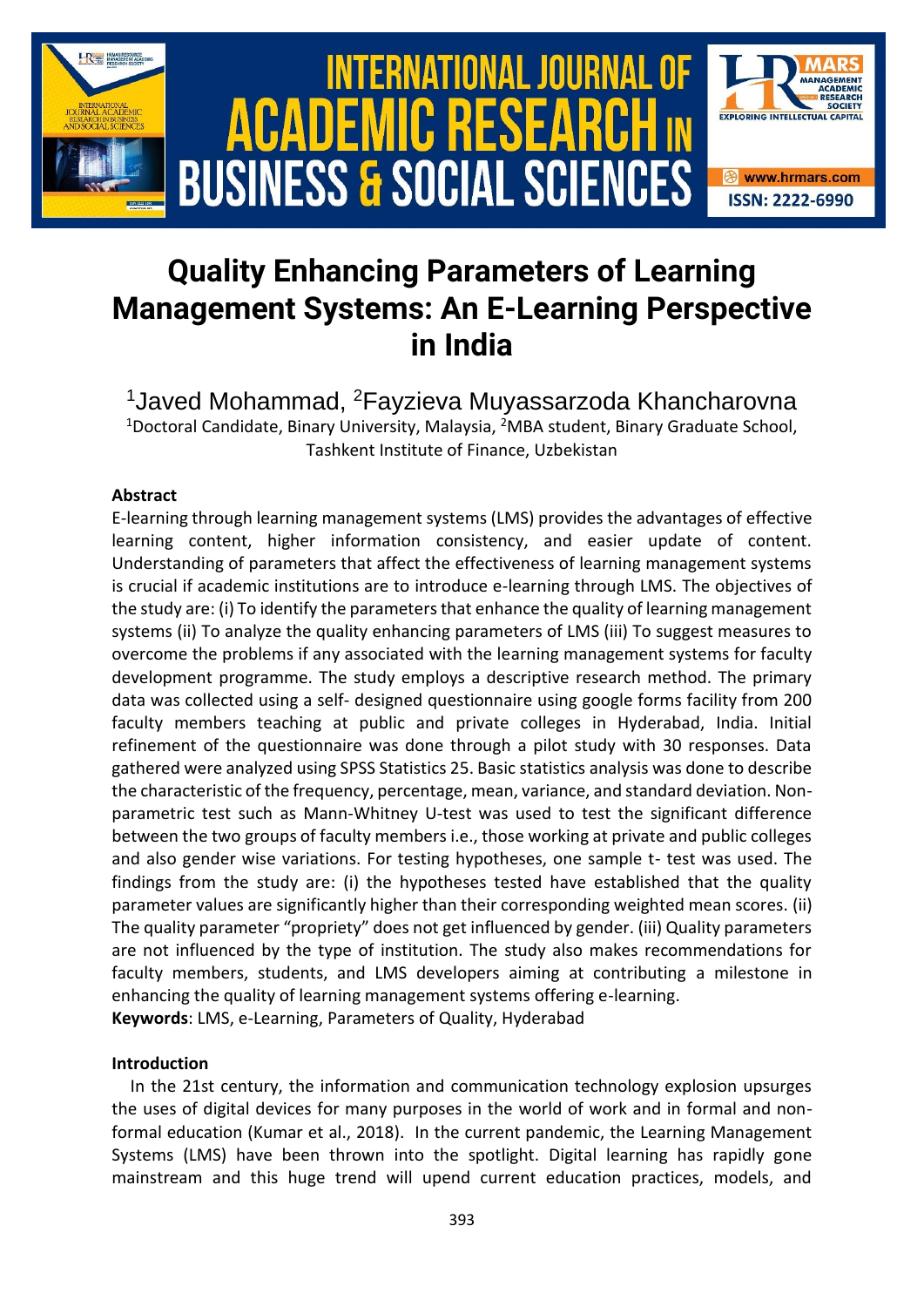**Vol. 1 1 , No. 4, 2021, E-ISSN: 2222-6990 © 2021 HRMARS**

processes into the future. Social distancing and more time at home has given employees more time to think about their own learning and interests for upskilling.

#### **E‐Learning**

E-Learning is the use of technology to deliver and design content to support learning in an Internet-enabled environment. It involves the convergence of technology, the Internet and learning. The components of e-learning comprise of content delivery in different formats, a team of trainers, learners and content developers and managing the learning experience. Elearning refers to the use of Internet technologies to deliver a broad array of learning modes that enhance learners' knowledge and performance (Ruiz et al., 2006). E-learning is the new wave in learning strategy. Through innovative use of modern technology, e-learning not only revolutionizes education and makes it more accessible, it also brings formidable challenges for instructors and learners (Hossain et al., 2018; Liaw et al., 2007). E- learning providers should develop a long-term strategy to improve the usability and quality of and add value to the service to maintain or enhance users' loyalties to the service (Chiu et al., 2005). E-Learning is a broader approach to learning that offers new prospects for learning and teaching in many fields of education far from the traditional classroom environment (Rodrigues et al., 2019). Tools used to support e-learning cover a wide range of different applications. They include discussion forums, chat, file sharing, video conferences, shared whiteboards, e-portfolios, weblogs and wikis. Such tools can be used to support different activities involved in the learning process. It is possible to integrate different tools in a single stand-alone system, a learning management system, also called virtual learning environments or e-learning systems (such systems include Blackboard, WebCT, Moodle).

The online education market in India was USD 247 million in 2016 with approximately 1.57 million paid users. Table 1.1 shows category-wise split of online education market in India (2016). Reskilling and online certification courses is the largest category in the Indian online education industry for skill development/enhancement (A KPMG in India-Google Report).

| <b>Online Education Market</b> |                                            | USD (in millions) | No. of paid users (in thousands) |  |  |
|--------------------------------|--------------------------------------------|-------------------|----------------------------------|--|--|
|                                | Primary & secondary supplemental education | 73                | 467                              |  |  |
|                                | Test preparation                           | 43                | 196                              |  |  |
|                                | Reskilling and online certifications       | 93                | 499                              |  |  |
|                                | Higher education                           | 33                | 55                               |  |  |
|                                | Language and casual learning               |                   | 353                              |  |  |
|                                | Total                                      | 247               | 1570                             |  |  |

**Table 1.1**: Category-wise split of online education market in India (2016)

Source: Defining India's Internet, A KPMG in India-Google Report (April, 2017) Table 1.2 shows projected category-wise split of online education market in India (2016 to 2021).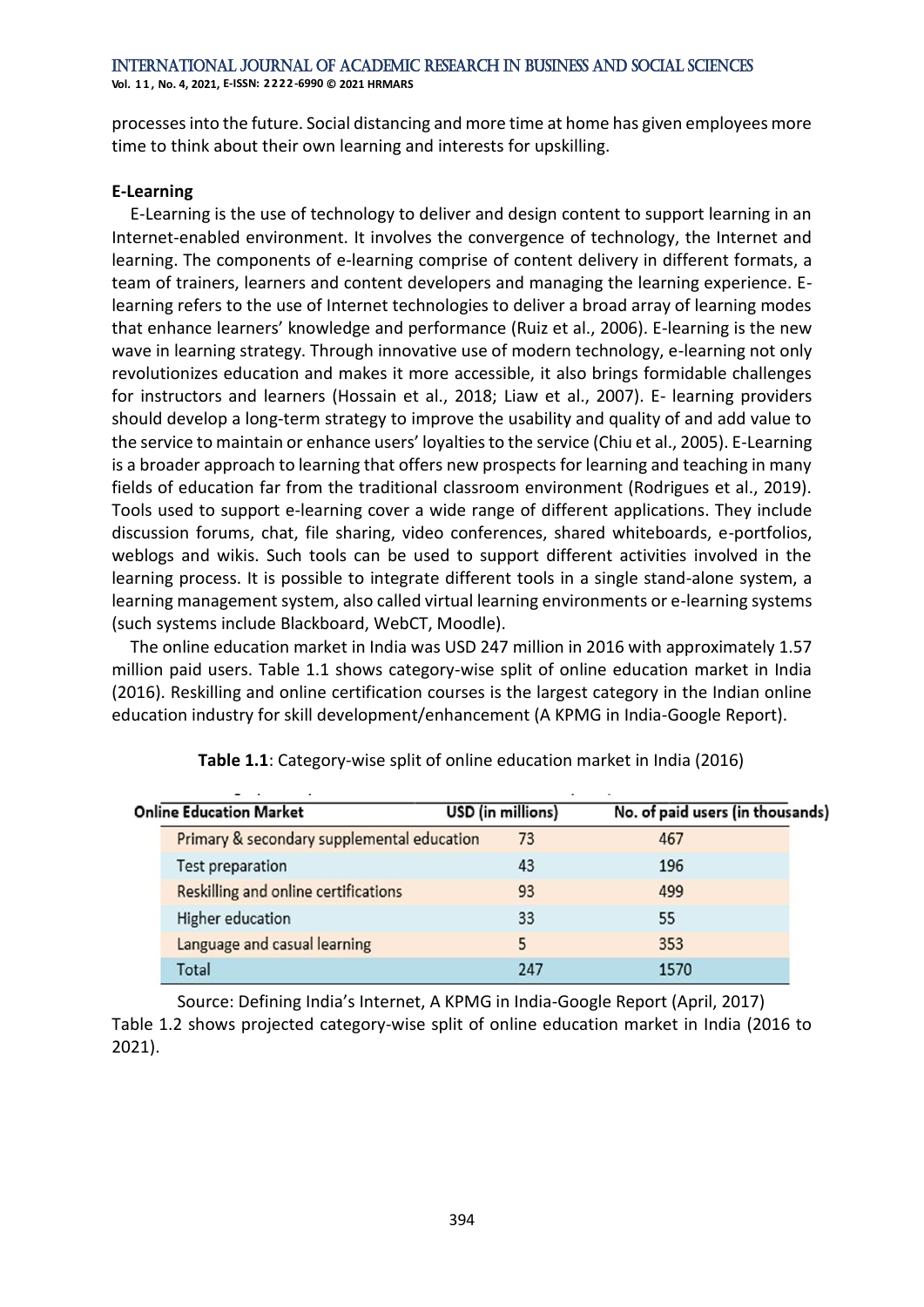| <b>Online Education Market</b>       |     | (in millions) 2021P                                              |            |
|--------------------------------------|-----|------------------------------------------------------------------|------------|
|                                      | 73  | 773                                                              |            |
| Test preparation                     | 43  | 515                                                              |            |
| Reskilling and online certifications | 93  | 463                                                              |            |
| Higher education                     | 33  | 184                                                              |            |
| Language and casual learning         | 5   | 29                                                               |            |
| Total                                | 247 | 1964                                                             |            |
|                                      |     | (in millions) 2016<br>Primary & secondary supplemental education | บรม<br>บรม |

**Table 1.2**: Category-wise split of online education market in India (2016 - 2021).

Source: Defining India's Internet, A KPMG in India-Google Report (April,2017)

The online education market size in India has the potential to grow by USD 14.33 billion during 2020-2024, and the market's growth momentum will accelerate during the forecast period because of the steady increase in year-over- year growth (Technavio – Market Research Company).

#### **Online Faculty Induction Program**

The COVID-19 pandemic has dramatically changed education, with the distinctive need for e-learning and continuance of teaching-learning over remote and digital platforms (Hossain et al., 2020). The incorporation of information communication technology in education has already been on a high growth even before the pandemic. However, the sudden closure of educational institutions in many parts of the world has brought a certain urgency to adopt online teaching-learning strategies, which are likely to continue even post- COVID-19. Hence, the teaching community needs to evolve, more than ever, an innovative approach to equip themselves with the skills necessary for creating a holistic learning environment in this unprecedented context. In the contemporary world of modern education and knowledge, a teacher is not only a source of knowledge-creation but also the instrument required to sharpen the intellect of students. Education has changed over time to meet the progressive world. The education system has been reconstructing its focal variables, namely teaching, learning, institution, and knowledge.

Teaching and learning have shifted to create a phenomenological space, where the symbiotic relationship between the teacher and the student blossoms at a level that goes beyond mere cognition and thought. It transcends to explore the meaning of life, invoking the true inner calling and creating an environment for creative expression and experimentation. Likewise, terms like institution and knowledge now seek to establish systems of learning beyond the four walls of buildings, encompassing more than physical infrastructure, and information gathering and processing. Systems that ignite the drive to address the problems of the society create collaborative learning, attitude to acquire futuristic skills and an orientation to become self-reliant. Essentially, this amounts to redefine the time and space of education, respectively, from time spent in covering the syllabus and physical infrastructure to create an environment. This means expanding and broadening the cognitive faculty of students and empowering them to conceptualize phenomena for applications for the greater good of society. In this context, space means the combined mental landscape of the teacher and the taught, which is governed by the canons of inquisitiveness, enquiry, critical thinking, and nonconventional problem-solving. The traditional set-up of a classroom needs to be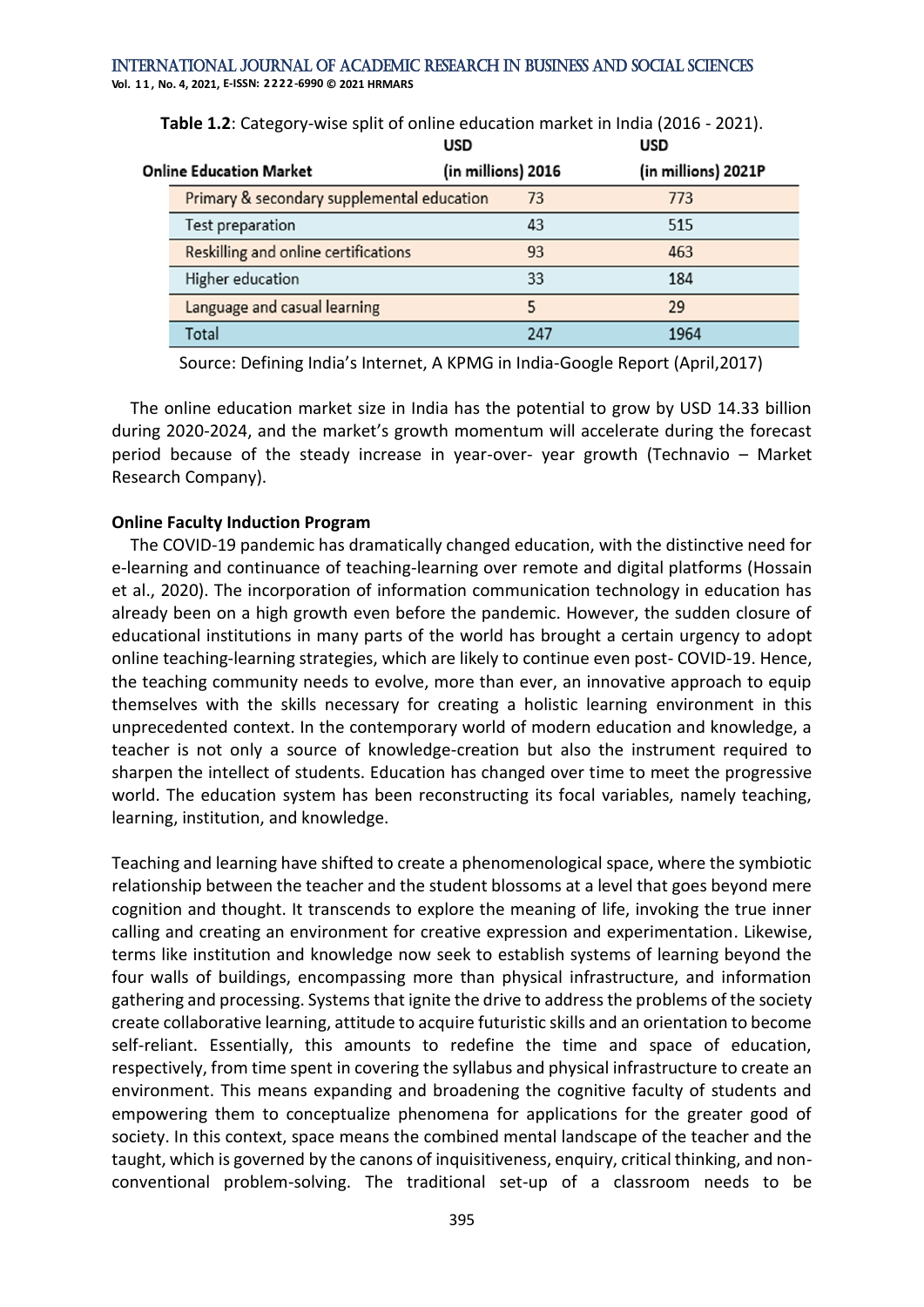**Vol. 1 1 , No. 4, 2021, E-ISSN: 2222-6990 © 2021 HRMARS**

deconstructed and redesigned to help students adjust to the present-day requirements of multi-dimensionality, that is, not only being prompt to the socio-political and economic shifts but to pursue ones' inner calling. The exchange and interaction of ideas, thoughts, and concepts should stem from critical thinking. Innovative approaches, both for teaching and evaluation, should be adopted in addition to imparting immense value to the skill development and understanding of the ever-changing dynamics between the local and the global. However, this need of the hour to create skilled and professionally competent human resources can only be accomplished through equipping a teacher with the role that will enable students to develop their critical and analytical skills. These skills will further empower them to question and know. Hence faculty development training for upskilling is very important.

#### **Learning Management System (LMS)**

One approach to e-learning is the use of LMS. All LMS are not alike, and they can be used in different ways. However, a common idea behind LMS is that e-learning is organized and managed within an integrated system. Different tools are integrated in a single system which offers all necessary tools to run and manage an e-learning course. All learning activities and materials in a course are organized and managed by and within the system. LMS typically offer discussion forums, file sharing, management of assignments, lesson plans, syllabus, chat, etc. Figure 1.1 shows the structure of learning management system (LMS).





A learning Management System is a web based or cloud based software program which assist in teaching learning process and helps in effective delivery of instruction, training and development program The Learning Management System facilitates instructors, learners and administrators to use and access of services and is beyond the restriction of time and place in teaching and learning process. Technically defined term for a learning management system is as: "A Learning Management System is a software application for the administration, documentation, tracking, reporting and delivering by e-learning education courses or training programs" (Ryan, 2009).

Learning Management System has two specifications which is largely affected the users: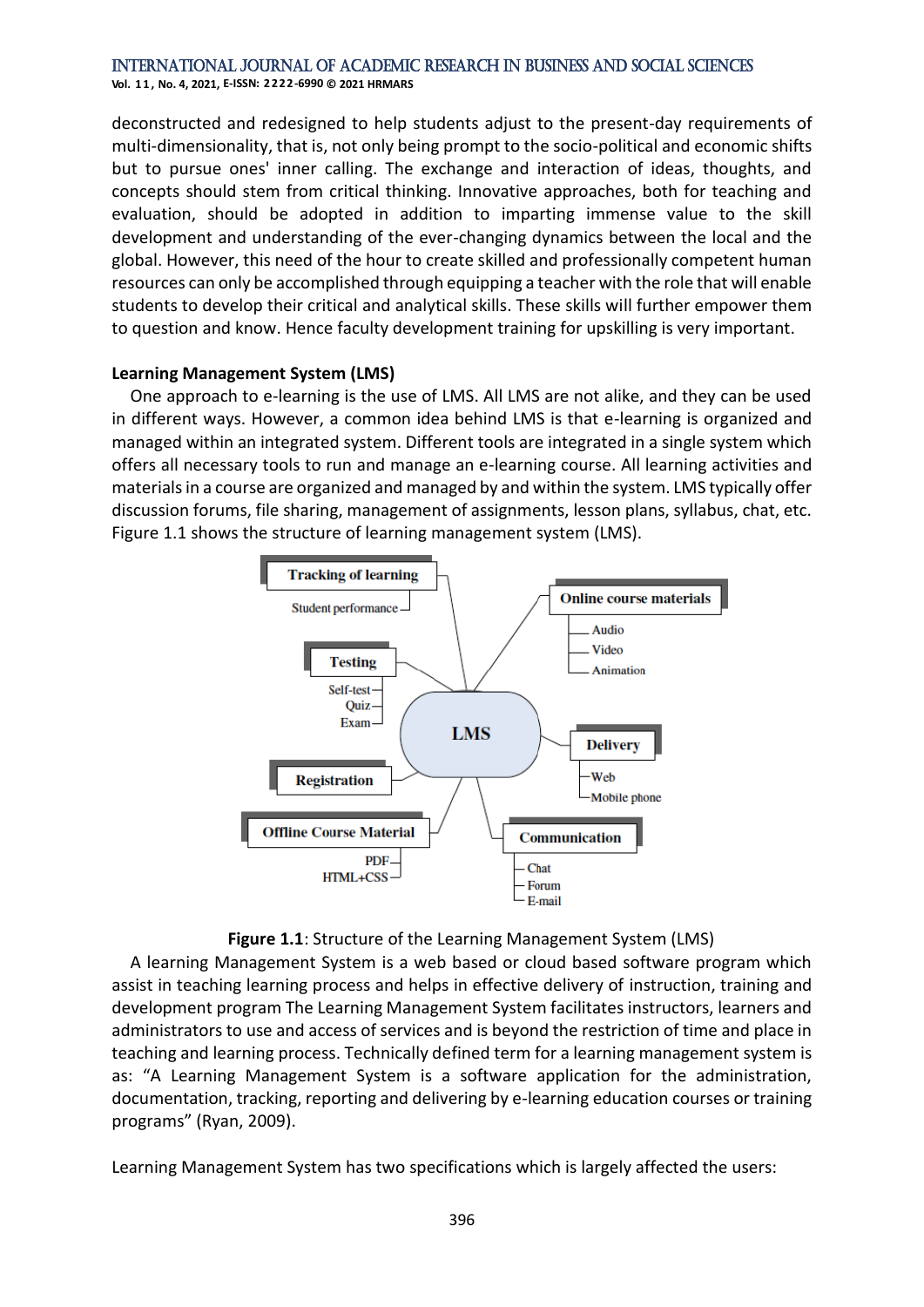**Vol. 1 1 , No. 4, 2021, E-ISSN: 2222-6990 © 2021 HRMARS**

1. LMS usability lies in the specified needs of an individual or an organization. It means may be an LMS could be useful and very effective for a university or academic purpose but it does not mean that it will suit to the industries as well

2. Technically well-groomed assistant for the continuous support. Technical support makes us able to tackle any pitfalls or other issues which are hindering the best delivery of Learning Management System

Research on using LMSs and their impact on teaching and learning reports both positive and negative findings. In addition, many researchers highlight that LMSs have not always been used by faculty members to their fullest capability (Dahlstrom et al, 2014; Morgan, 2003; Bhattacharjee et al., 2019). In fact, faculty use LMSs in many ways, from a simple tool for communication and managing course materials and information to complex environments that enhance interactive teaching and learning (Polas et al., 2019; Chang, 2008; Heirdsfield et al., 2011; Klobas & McGill, 2010; Lonn & Teasley, 2009). An LMS offers a wide range of functionalities and tools to support teaching and learning. It not only delivers contents but also looks after administration, registration, tracking, skills gap analysis and reporting (Gilhooly, 2001). The effectiveness of the LMS is important aspect as it will aid the learners in making their learning process smoother. Often times complaints are heard from both instructors and students that they could not access the LMS due to connectivity problems or the fact that they needed to maneuver themselves to get to know the system better. More often than not, the platform needs to be user-friendly. Not only that, according to Cavus et.al (2007) the LMS will be more effective if there are advanced built-in collaborative tools, as they help the process of online learning become more effective than the existing LMS system in most universities. However, whether or not the LMS tool is useful, it still depends on the way the tool is used in a given course and if the tool aids the user to achieve the desired course outcomes. Students will need to know how to use the system to enhance their learning practices. The lack of knowledge and interest in utilizing the system among students can also make the LMS become less effective. The instructor henceforth plays a vital role in motivating the students to access it and make it interactive. Hence the objective of this paper is to analyze the parameters that enhance the quality of learning management system offering faculty development programs.

#### **Problem Statement**

E-Learning faces a challenge in terms of enhancing the quality of the learning management systems. Most of the learning management systems are application oriented and are not document oriented (researcher's opinion). The application-oriented systems may result in complex development of the LMS design. The e-learning framework lacks in meeting the quality parameters that are required by the end users. This study attempted to identify and analyze the parameters that constitute to enhance the overall quality of the LMS.

#### **Limitations of The Study**

• The study is limited to learning management systems that offer faculty development training programs to college faculties in Hyderabad, India.

• Samples have been drawn from public and private colleges that offer business management/business administration courses affiliated to Osmania University, Hyderabad, India.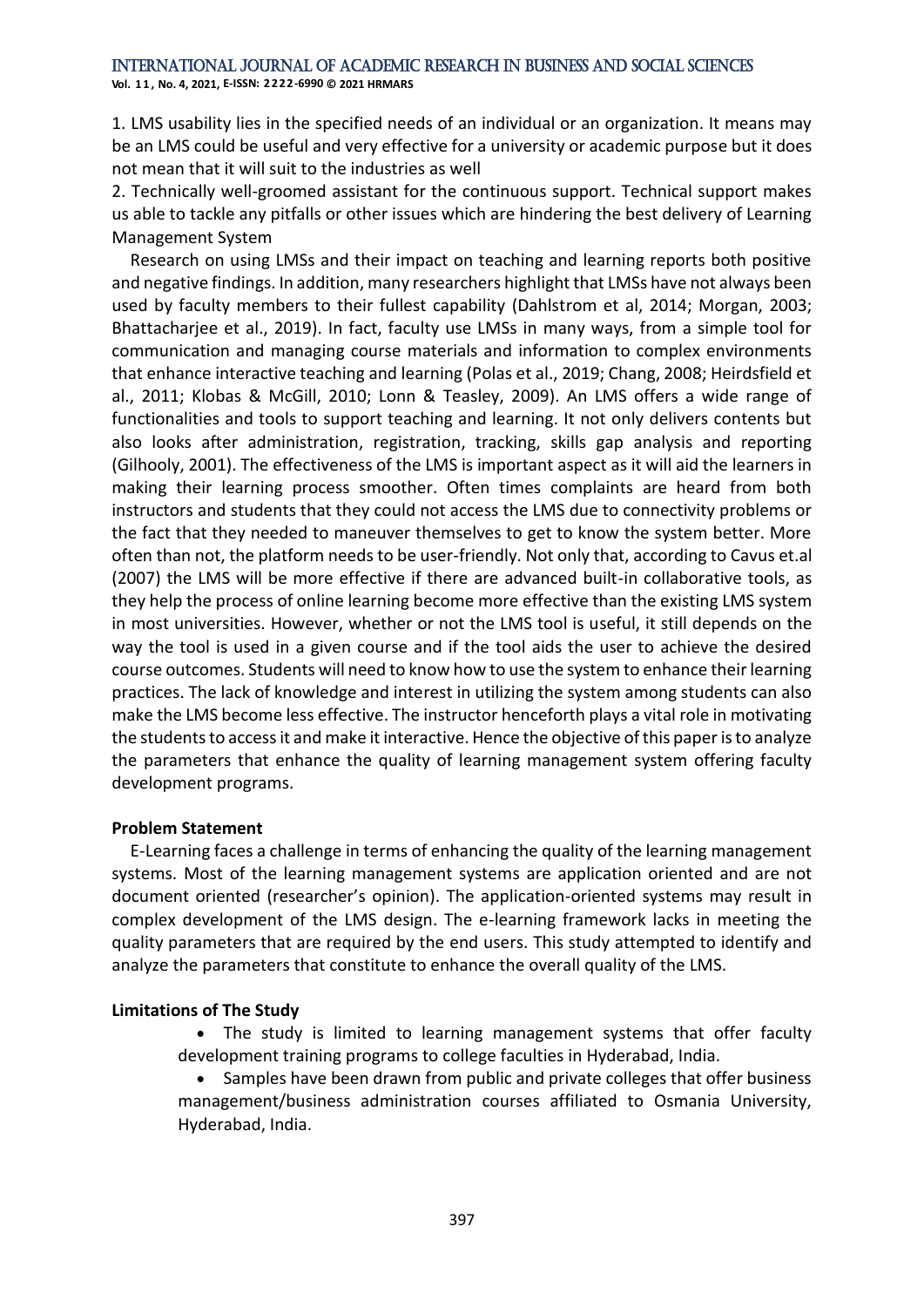**Vol. 1 1 , No. 4, 2021, E-ISSN: 2222-6990 © 2021 HRMARS**

#### **Literature Review**

In a study by Gautreau (2011), the researcher looked at motivational and demographic factors that impacted a faculty member's decision to adopt the use of an LMS. One of the questions focused on the participants' demographics and the other question looked at intrinsic and extrinsic motivation factors to use an LMS. The results of the study concluded that age and gender were not significant factors in the faculty members' decision to use LMS, but tenure status, level of experience with a LMS and computer experiences were significant at *p* < 0.05.

The results of the Little-Wiles, et al. (2012) study of faculty perceptions and use of an LMS in a higher education institution illustrated how the LMS features were being used in the classroom. The LMS features mentioned in the study are similar to the most popular LMS features identified by the faculty participants of this study. The LMS not only delivers online content put provides faculty an opportunity to fully engage the student in the topic.

Al-Busaidi and Al-Shihi (2012), this study examined the key factors that influence the instructors' satisfaction of LMS in blended learning, and how this satisfaction is related to their intention to continuously use LMS in blended learning and purely for distance education. The findings indicated that computer anxiety, personal innovativeness, system quality, information quality, management support, incentives policy and training are key factors to instructors' satisfaction of LMS in blended learning.

Hasan and Abuelrub (2011); Bashir et al (2020) aim at assessing quality of website, irrespective of the various types of services offered by the site. The method proposed by them concentrates on four dimensions of quality such as content quality, organization quality, design quality and user-friendly quality. These dimensions can be applied by any web developer and designer to design a quality web site. It is assistive for the researchers for improving the quality of web site to develop the theoretical knowledge, measurable and comprehensive framework.

Fard, Tafreshi et al. (2014) conducted a study to indicate the factors that influence the successes of e-learning systems. The study uses fuzzy TOPSIS technique as a new method to evaluate e-learning systems. The results show that system quality, information quality, service quality have the most positive impact on learners understanding of e-learning. Also, Alshamsi, et al., (2020) mentioned that the system quality is very important factor in relation to the service quality, information quality and learning community.

Mustafa, M. (2013) conducted a research was performed to focus on the system quality concept and explores usability, accessibility, reliability, and stability dimensions to evaluate the effect of these dimensions on e-learning system efficiency. The results show that usability factor was found as important dimension that affects the system quality and also the system quality is the main factor that increase or decrease the efficiency of LMS.

Jayakumar & Banbehari (2014); Polas et al (2020) carried out a study to contribute on developing website quality assessment model for website's quality evaluation depending four quality parameters such as accuracy, feasibility, utility and propriety. The work analyzed the system quality of an existing e-learning site and obtained the feedback of the users where the preliminary assessment phase and the criterion-based analysis of each parameter is made. Then the evaluation process has been accomplished with two phases of evaluation: preliminary assessment phase and evaluation results analysis phase. With the suggestions obtained from the assessment process, a new improved e- learning environment is developed to satisfy the users with their best quality of content and design.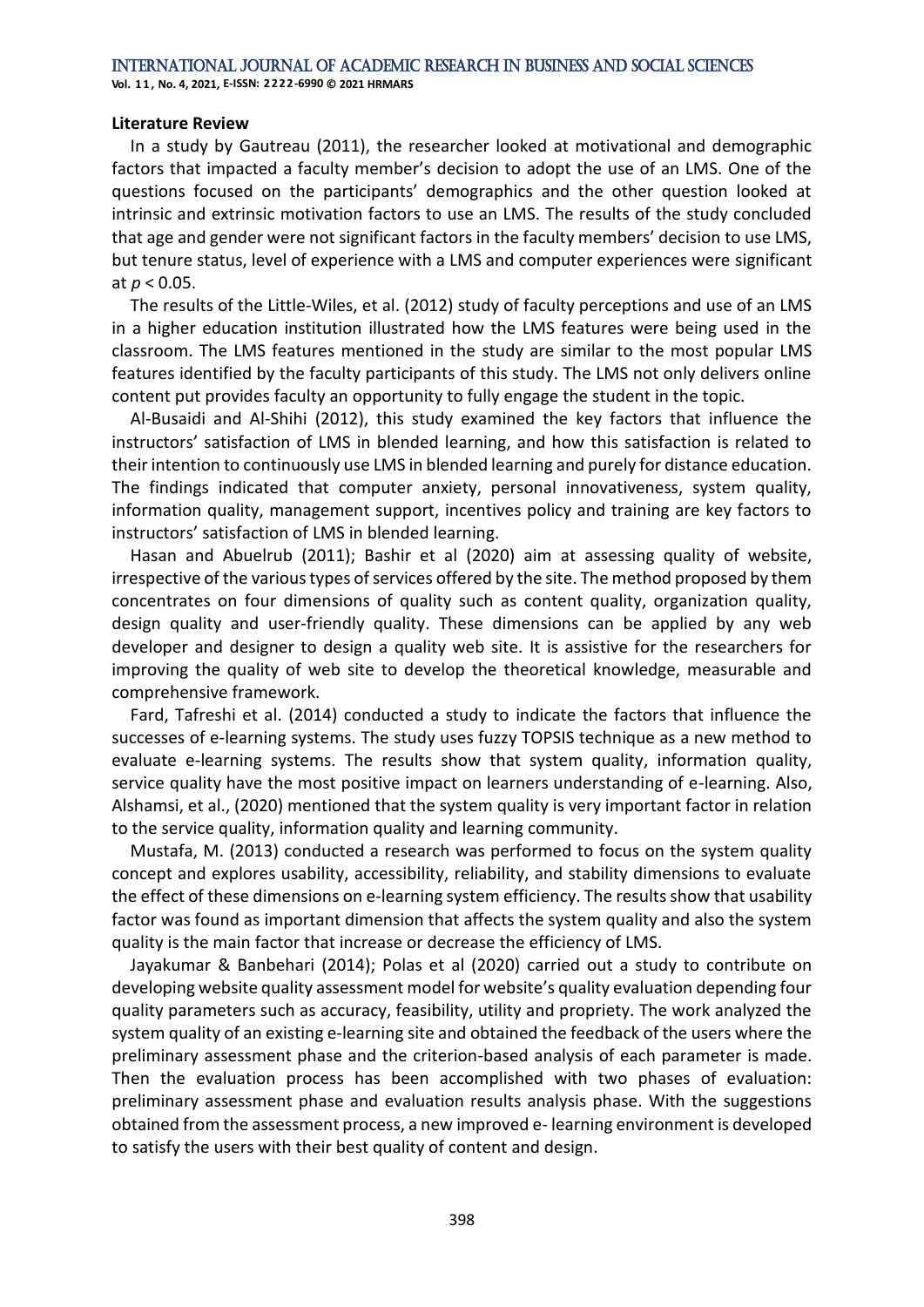**Vol. 1 1 , No. 4, 2021, E-ISSN: 2222-6990 © 2021 HRMARS**

#### **Research Questions**

The study is guided by the following research questions:

1. Is there any significant difference between the parameters of quality of learning management system and their corresponding weighted mean score?

2. Is there any significant difference between the responses of male and female faculties with respect to parameters of quality of learning management systems?

3. Is there any significant difference between the responses of private and public college faculties with respect to parameters of quality of learning management systems?

#### **Objectives**

The objectives of the study are:

1. To identify the parameters of that enhance the quality of learning management systems

2. To analyze the quality enhancing parameters of LMS

3. To suggest measures to overcome the problems if any associated with the learning management system for faculty development programme.

#### **7.Hypotheses**

The paper also outlines the following hypotheses which are congruent to the research questions and objective of the study. Demographic factors such as gender, type of college whether private or public and the act as the independent variable (IV) and faculty opinion with respect to quality parameters (accuracy, feasibility, utility and propriety) acts as the dependent variable (DV).

1.  $H<sub>01</sub>$ : There is no significant difference between the parameters of quality of LMS and their corresponding weighted mean score.

2.  $H_{02}$ : There is no significant difference in the responses of male and female faculties with respect to the parameters of quality of LMS.

3. H03: There is no significant difference in the responses of faculties working at public and private colleges with respect to quality parameters of LMS.

#### **Research Methodology**

#### **8.1 Method of Research**

This study utilized a descriptive research method to address the issues of the learning management systems in enhancing the quality. The learning management systems offering faculty development programs were identified through discussion with experts. The study used the survey method using a google form questionnaire comprising a number of statements to collect data from the respondents – public and private college faculties. Discussion with technical persons and focus group technique were employed to identify the parameters of quality and to develop the statements contained in the questionnaire. Initial refinement of the questionnaire was taken up through a pilot study and the final validation of the questionnaire was done using focus group technique.

#### **Population**

The population of the study comprised faculties teaching at private and public business colleges affiliated to Osmania University in Hyderabad, India. 20 colleges that offered faculty development training through learning management system during the lockdown period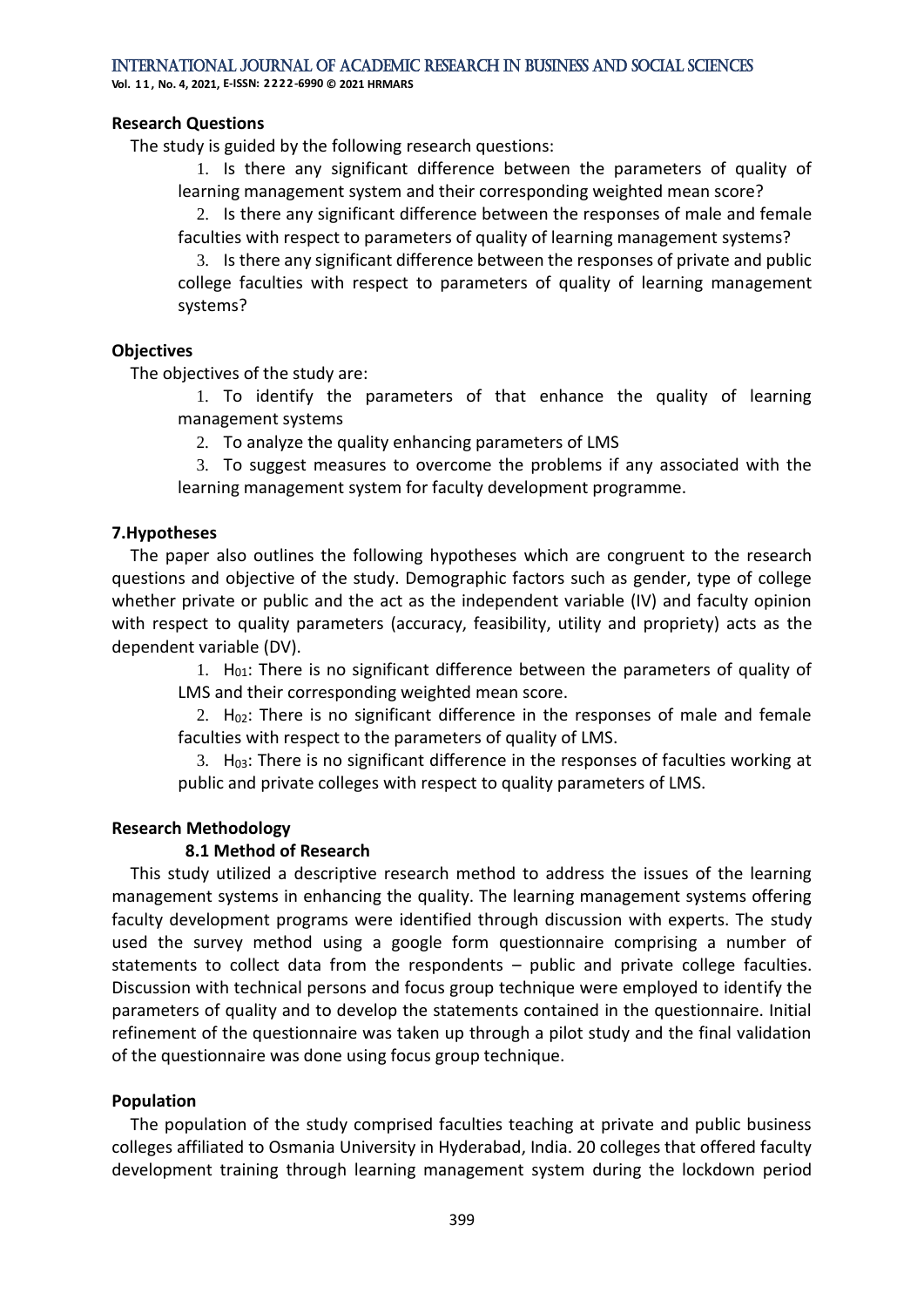**Vol. 1 1 , No. 4, 2021, E-ISSN: 2222-6990 © 2021 HRMARS**

were considered to collect the data. The choice of colleges was purposive based on the ease of access for the researcher to meet the technical persons and focus group members to identify the parameters of quality and to develop the statements contained in the questionnaire.

## **Sample**

The population size in the study is 400 faculties working at 40 colleges in Hyderabad who attended the faculty development program through LMS. According to Slovin's formula (random sampling technique formula), the sample size for 95% confidence level is

 $n = 400 = 200$ 

 $(1 + 400 \times 0.05 \times 0.05)$ 

This sample size of 200 faculties was considered to be representative of the whole population in terms of providing their opinions regarding the quality of learning management systems.

# **Instrument Used for Data Collection**

Data is gathered using google form questionnaire and were analyzed using a SPSS Statistics 25. A survey instrument containing thirty-six items was developed. The 21 statements in the instruments measure the underlying constructs, namely, accuracy (measured using 8 items), feasibility (measured using 5 items), utility (measured using 4 items) and propriety (measured using 4 items). The distribution of statements among the main factors is presented in Table 1.3.

| <b>Main Factors</b> | Number of<br><b>SUD PACTORS</b> | Number of<br><b>Statements</b> |
|---------------------|---------------------------------|--------------------------------|
| Accuracy            |                                 | 8                              |
| Feasibility         | 2                               |                                |
| Utility             | 2                               |                                |
| Propriety           |                                 |                                |

**Table 1.3**: Number of statements in the questionnaire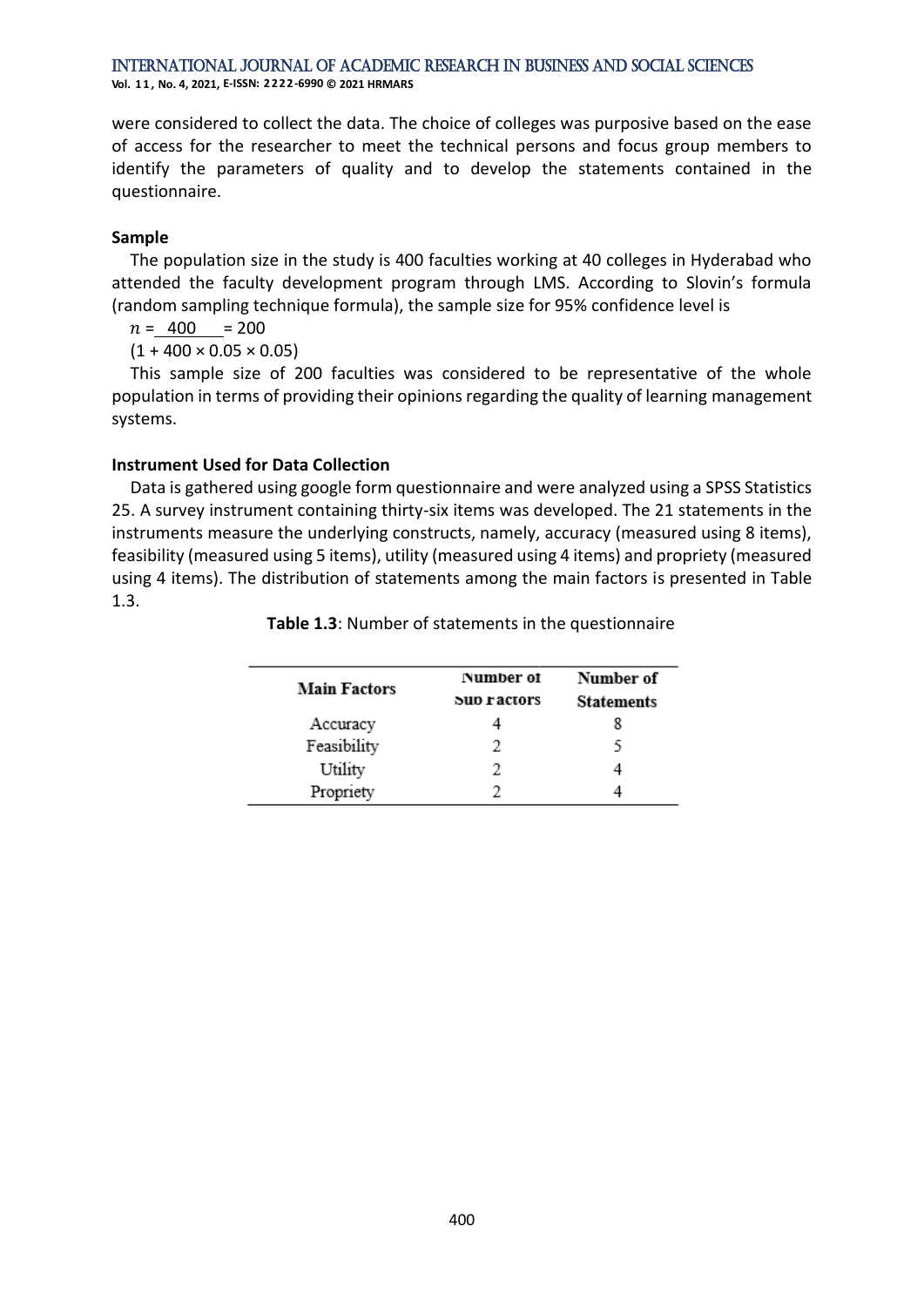**Vol. 1 1 , No. 4, 2021, E-ISSN: 2222-6990 © 2021 HRMARS**

#### **Pilot Study**

The Pilot study was conducted with 30 faculties consisting of 16 males and 14 females. The questionnaire used for the pilot study consisted of 30 items and final validated questionnaire consists of only 21 items. Cronbach's alpha was used as an estimate for the reliability of the instrument during the pilot study. The resulting Cronbach's alpha was 0.8572 which is greater than 0.70 (often used as the lower limit for an acceptable Cronbach's alpha coefficient for a set of items). Thus, the measures of reliability for the instruments were considered acceptable.

#### **Data Analysis Plan**

Following section presents the analysis of the data collected for the study. Data analysis is done with reference to the objectives of the study. Table 1.4 lists various statistical analyses the data is subjected to.

|                         | Table 1.4: Statistical Analysis Plan                                             |
|-------------------------|----------------------------------------------------------------------------------|
| Type of analysis        | <b>Description</b>                                                               |
| <b>Basic Statistics</b> | To describe the characteristic of the frequency, percentage, mean, variance and  |
| Standard deviation.     |                                                                                  |
| Mann-Whitney U-Test     | For testing significant differences between two groups i.e. college-wise (public |
|                         | vs private) and gender wise (male and female) variations.                        |
| t- Test                 | To test Hypotheses                                                               |

#### **Data Analysis**

## **11.1 Distribution of the sample in terms of Demographic characteristics**

#### **11.1.1 Gender‐wise**

The distribution of the respondents of the study in terms of gender is shown in Table 1.5 and represented in a pictorial form in Figure 1.2 Fifty five percent of the faculties sample (N = 110) were male and the remaining 45 percent (N = 90) were female faculties.

| Table 1.5: Gender-wise sample distribution |            |    |  |
|--------------------------------------------|------------|----|--|
| Gender                                     | Percentage |    |  |
| Male                                       | 110        | 55 |  |
|                                            | 90         | 45 |  |

Female

#### **Gender wise sample**



**Figure 1.2**: Gender-wise sample distribution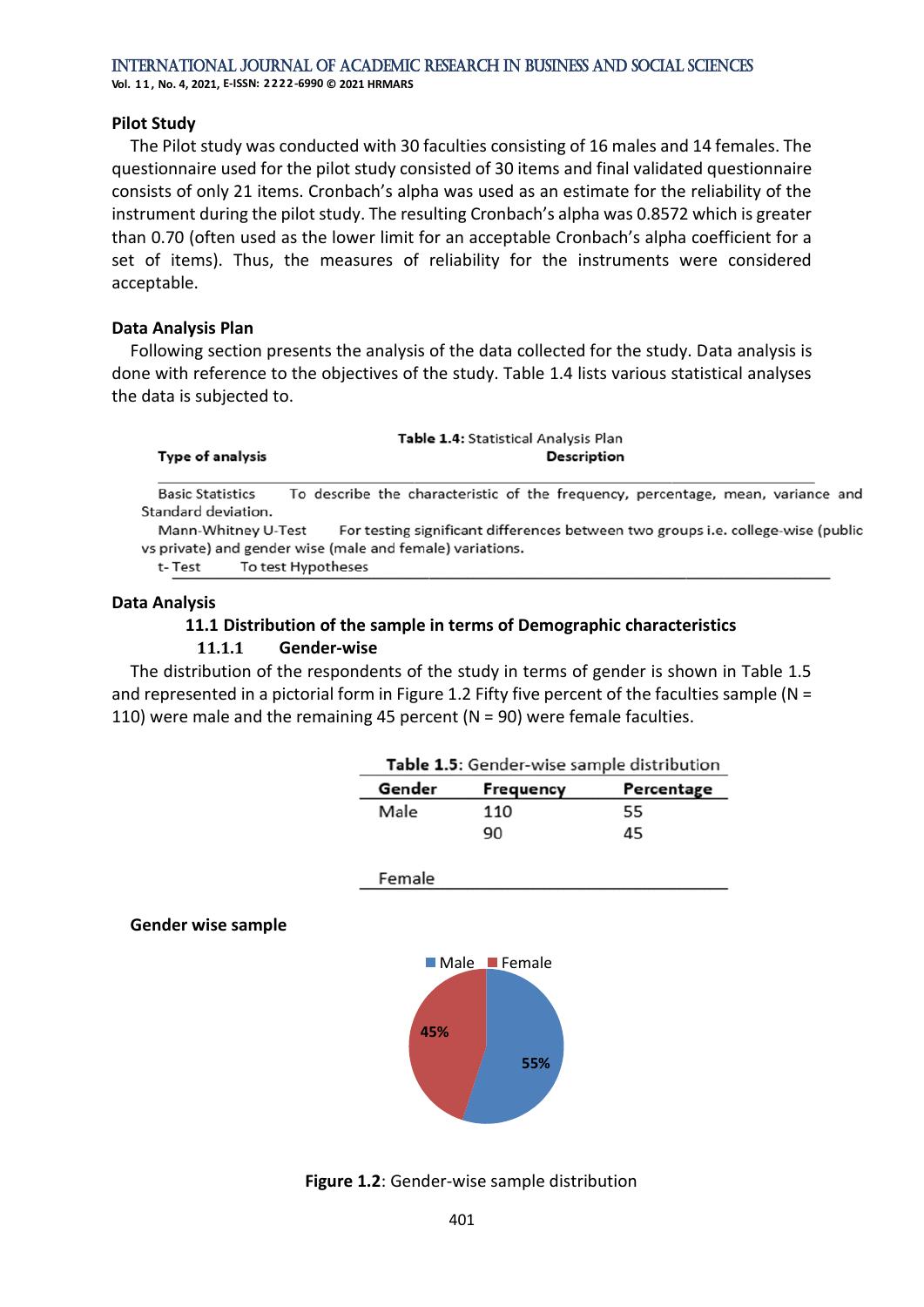**Vol. 1 1 , No. 4, 2021, E-ISSN: 2222-6990 © 2021 HRMARS**

#### **College‐wise**

The distribution of the respondents of the study in terms of the type of college in which they work is shown in Table 1.6 and Figure 1.3. Sixty percent of the sample ( $N = 120$ ) were from private colleges. On the other hand, 40 percent ( $N = 80$ ) were from public colleges.

| Table 1.6: College-wise sample distribution       |     |    |  |  |  |
|---------------------------------------------------|-----|----|--|--|--|
| <b>Type of College</b><br>Percentage<br>Frequency |     |    |  |  |  |
| Private                                           | 120 | 60 |  |  |  |
| Public                                            | 80  | 40 |  |  |  |



**Figure 1.3**: College-wise sample distribution

#### **Identification of Parameters of Quality Of LMS**

A team of technical persons from each college assisted in identifying the main parameters of quality and the functional (sub parameters) parameters under each of the main parameters. Factor analysis was done to arrive at the extent of contribution of the quality of functional parameters to the corresponding main parameters. Varimax Rotation method was adopted.

**Factor Analysis of Items 1–8 (Accuracy):** The results of the factor analysis for items under the accuracy parameter of instrument are given in Table 1.7. Four factors with Eigen values higher than 1.0 were extracted. Factor 1 was able to explain 15.852% of the total variance, Factor 2 explained 14.716% of the total variance, Factor 3 explained 13.415% of the total variance, and Factor 4 explained 11.931% of the total variance. All the four factors together explained 55.914% of the total variance.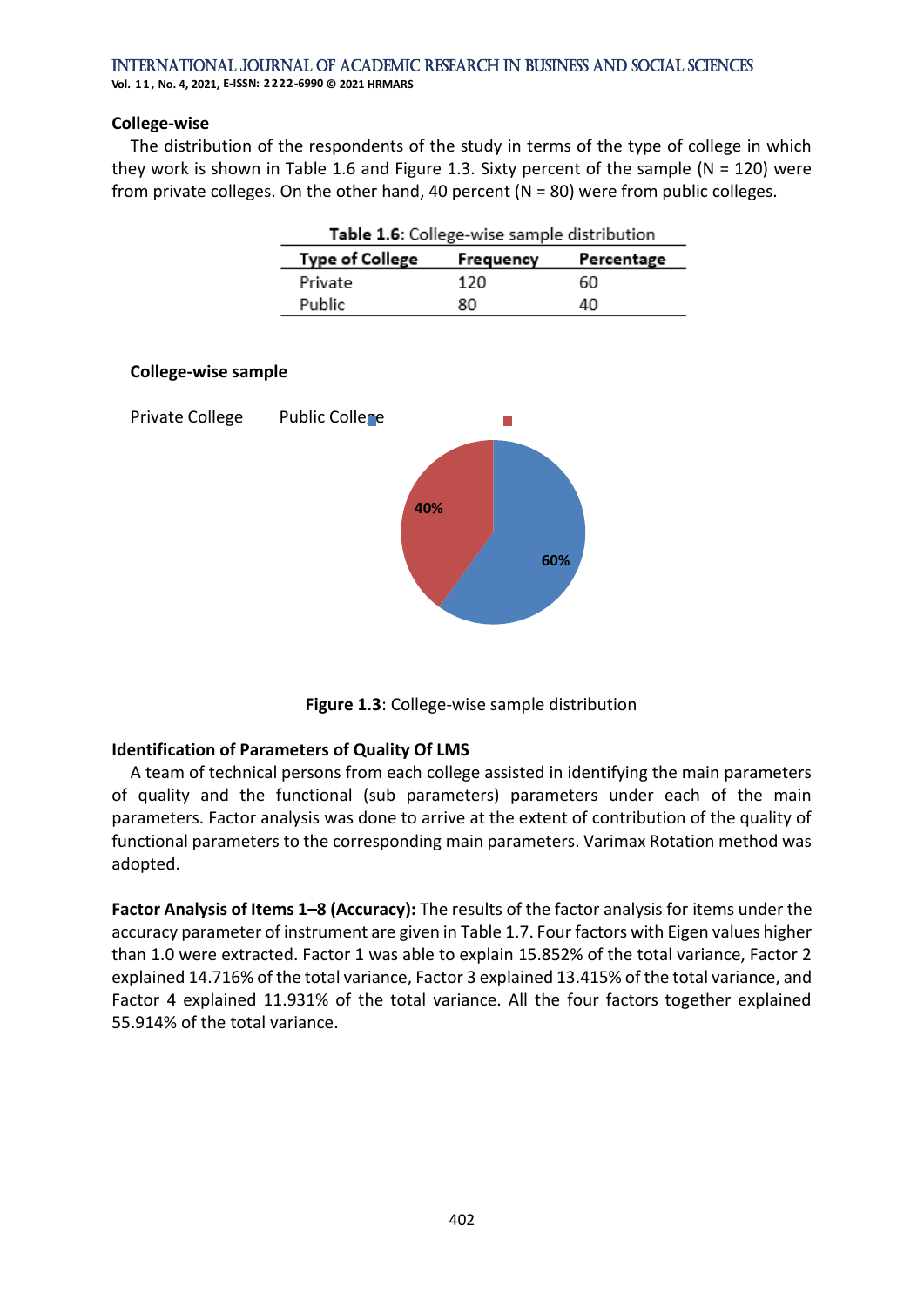**Vol. 1 1 , No. 4, 2021, E-ISSN: 2222-6990 © 2021 HRMARS**

| <b>Factors of Accuracy</b> | Item in Questionnaire | % of Variance Explained |  |  |
|----------------------------|-----------------------|-------------------------|--|--|
| 1 (content)                | 3, 6                  | 15.852                  |  |  |
| 2 (process)                | 2, 4                  | 14.716                  |  |  |
| 3 (updating)               | 1, 5                  | 13.415                  |  |  |
| 4 (navigation)             | 7, 8                  | 11.931                  |  |  |
| Total of 4 factors         | $1 - 8$               | 55.914                  |  |  |

Table 1 7: Eactor Analysis for Accuracy Items

**Factor Analysis of Items 9–13 (Feasibility):** The results of the factor analysis for items under the feasibility parameter of instrument are given in Table 1.8. Two factors with Eigen values higher than 1.0 were extracted. Factor 1 was able to explain 28.519% of the total variance, and Factor 2 explained 23.925% of the total variance. Both factors together explained 52.444% of the total variance.

|                            | Table 1.8: Factor Analysis for Feasibility Items                                  |  |               |        |  |  |
|----------------------------|-----------------------------------------------------------------------------------|--|---------------|--------|--|--|
|                            | % of Variance Explained<br><b>Factors of Feasibility</b><br>Item in Questionnaire |  |               |        |  |  |
|                            | (effectiveness                                                                    |  | of 10, 12, 13 | 28.519 |  |  |
| content)                   |                                                                                   |  |               |        |  |  |
| 2 (application of content) |                                                                                   |  | 9, 11         | 23.925 |  |  |
| Total of 2 factors         |                                                                                   |  | $9 - 13$      | 52.444 |  |  |

**Factor Analysis of Items 14–17 (Utility):** The results of the factor analysis for items under the utility parameter of instrument are given in Table 1.9. Two factors with Eigen values higher than 1.0 were extracted. Factor 1 was able to explain 28.919% of the total variance, and Factor 2 explained 27.873% of the total variance. Both factors together explained 56.792% of the total variance.

| Table 1.9: Factor Analysis for Utility Items |                       |                         |  |  |
|----------------------------------------------|-----------------------|-------------------------|--|--|
| <b>Factors of Utility</b>                    | Item in Questionnaire | % of Variance Explained |  |  |
| 1 (ease of learning)                         | 14, 17                | 28.919                  |  |  |
| 2 (content utility)                          | 15, 16                | 27.873                  |  |  |
| Total of 2 factors                           | $14 - 17$             | 56.792                  |  |  |

**Factor Analysis of Items 18–21 (Propriety):** The results of the factor analysis for items under the propriety parameter of instrument are given in Table 1.10. Two factors with Eigen values higher than 1.0 were extracted. Factor 1 was able to explain 21.423% of the total variance, and Factor 2 explained 24.937% of the total variance. Both factors together explained 46.360% of the total variance.

| Table 1.10: Factor Analysis for Propriety Items                                 |           |        |  |  |  |
|---------------------------------------------------------------------------------|-----------|--------|--|--|--|
| % of Variance Explained<br><b>Factors of Propriety</b><br>Item in Questionnaire |           |        |  |  |  |
| 1 (organization)                                                                | 18, 19    | 21.423 |  |  |  |
| 2 (error management)                                                            | 20, 21    | 24.937 |  |  |  |
| Total of 2 factors                                                              | $18 - 21$ | 46.360 |  |  |  |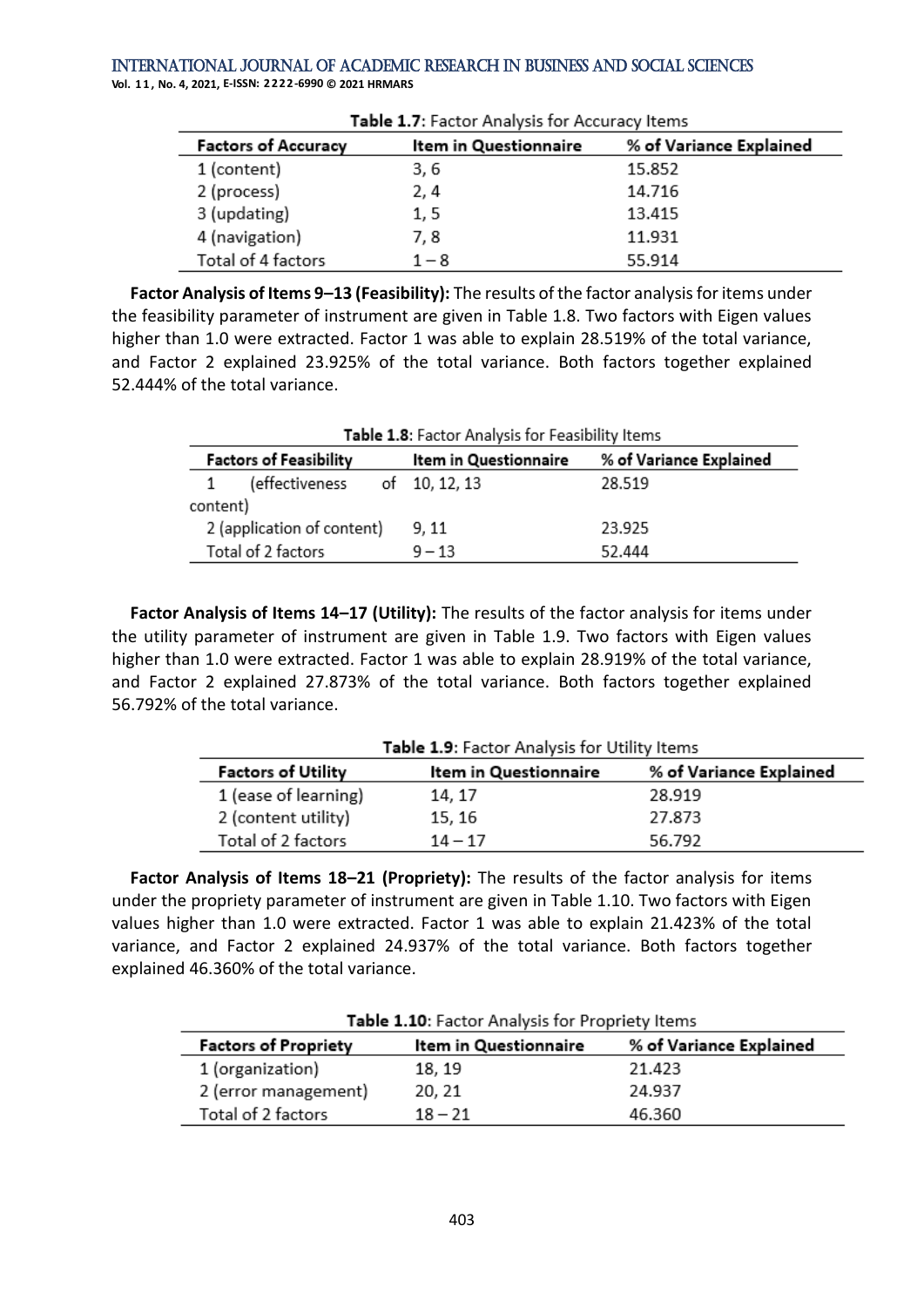**Vol. 1 1 , No. 4, 2021, E-ISSN: 2222-6990 © 2021 HRMARS**

Reliability of the items in each of the quality parameter is analyzed for the consistency of the responses by using Cronbach's alpha and item-total correlation. The calculated Cronbach's alpha value for the current study is found to be 0.8572.

#### **Frequency and Percentage Analysis**

This section presents the descriptive statistics to describe the responses the sample of the study in terms of parameters like Frequency, Percentage, Mean, Standard Deviation etc. The average frequency and percentage of the responses of the faculties for each of the 21 items of the survey instrument are shown in Table 1.11 and Figure 1.4 respectively. The questionnaire was designed using 5-point Likert scale and the range of options for the responses was Strongly Disagree, Disagree, Neutral, Agree and Strongly Agree. For the purpose of analysis, Agree and Strongly Agree are combined into one group as Agree; similarly Disagree and Strongly Disagree are combined into one group as Disagree.

| Item | Table 1.11: Average Frequency of Responses<br>Average<br>Frequency - |                     | Average<br>Frequency: | Average    | <b>Total Frequency: Agree</b> |
|------|----------------------------------------------------------------------|---------------------|-----------------------|------------|-------------------------------|
|      |                                                                      | <b>Disagre</b><br>e |                       |            |                               |
|      | <b>Accuracy</b>                                                      | 33.25               | 26.75                 | 140        | 200                           |
|      | Feasibility                                                          | 24                  | 25                    | 151        | 200                           |
|      | uturty                                                               | 25.5                | 29.75                 | 144.7<br>床 | 200                           |

#### **Average Item-wise Response (in percent)**



**Figure 1.4:** Average Item-wise response (in percentage)

# **Mean and Standard Deviation**

Details of mean and standard deviation of 21 items in the questionnaire are given in Table 1.12. It can be inferred from the table that the item 11 and item 21 has the highest mean score (M = 4.49) and item 2 and item 14, has the least mean scores (M = 3.37). The overall mean score of the 21 items was 84.62, the variance 103.734 and standard deviation 10.185.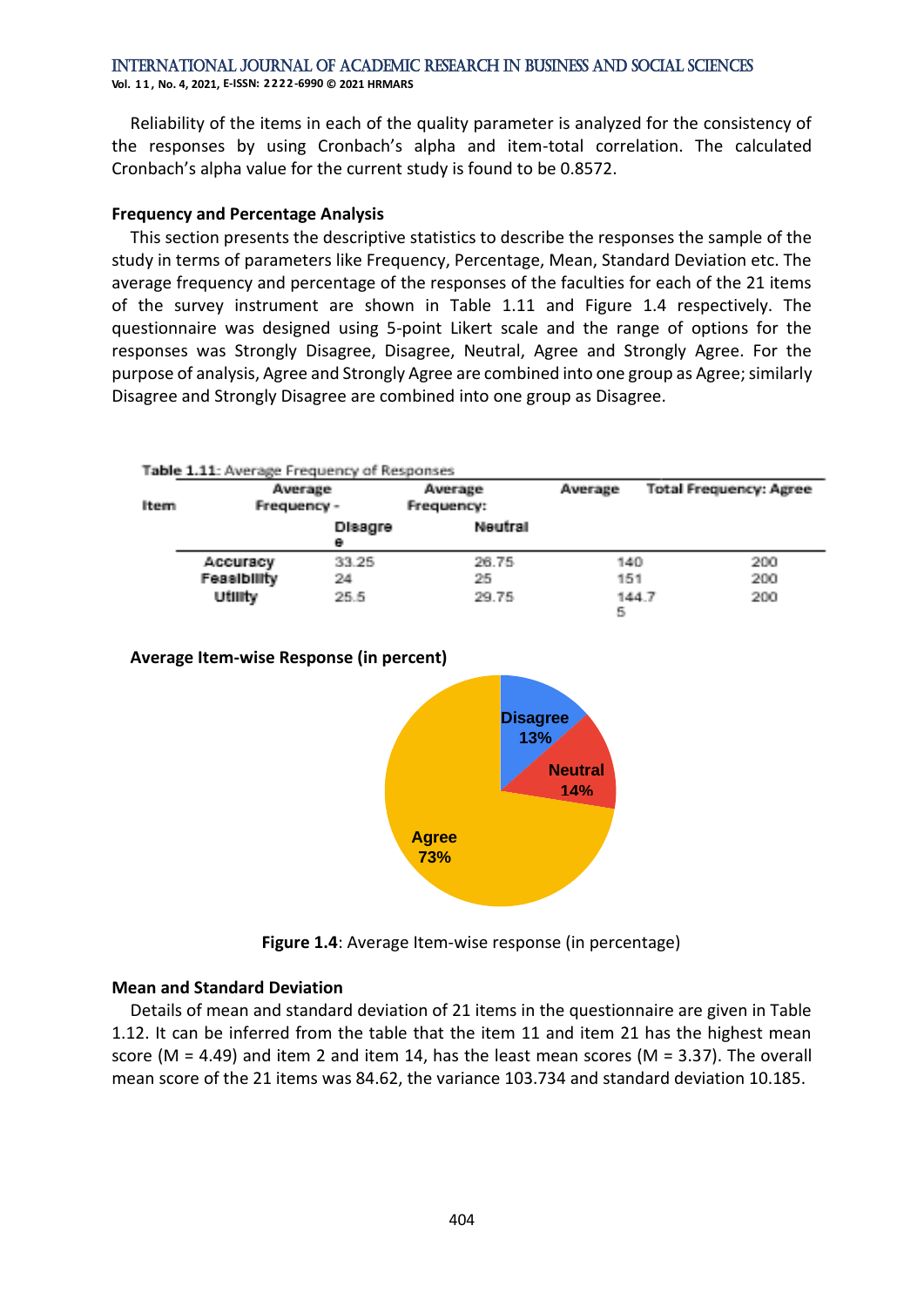International Journal of Academic Research in Business and Social Sciences **Vol. 1 1 , No. 4, 2021, E-ISSN: 2222-6990 © 2021 HRMARS**

| <b>1.12.</b> IVICAII ANU JD OI Z1 ItCHI3 IN QUESTIONIAIE |        |        |      |        |        |  |
|----------------------------------------------------------|--------|--------|------|--------|--------|--|
| ltem                                                     | Mean   | SD     | ltem | Mean   | SD     |  |
| 1                                                        | 3.9913 | 0.7995 | 12   | 3.9913 | 0.8102 |  |
| 2                                                        | 3.3734 | 0.7507 | 13   | 4.3921 | 0.6674 |  |
| 3                                                        | 4.3253 | 0.5789 | 14   | 3.3734 | 0.7507 |  |
| 4                                                        | 3.841  | 0.8998 | 15   | 3.8744 | 0.5897 |  |
| 5                                                        | 4.3253 | 0.5803 | 16   | 3.8076 | 0.8113 |  |
|                                                          |        |        |      |        |        |  |
| 6                                                        | 3.8577 | 0.7916 | 17   | 4.2919 | 0.7689 |  |
| 7                                                        | 4.2919 | 0.7861 | 18   | 4.3921 | 0.6674 |  |
| 8                                                        | 4.0581 | 0.8106 | 19   | 3.8243 | 0.8018 |  |
| 9                                                        | 3.8577 | 0.8014 | 20   | 3.9579 | 0.8783 |  |
| 10                                                       | 3.8076 | 0.8113 | 21   | 4.4923 | 0.6978 |  |
| 11                                                       | 4.4923 | 0.6978 |      |        |        |  |
|                                                          |        |        |      |        |        |  |

Table 1.12: Mean and SD of 21 Items in Questionnaire

#### **Hypotheses Testing**

Hypothesis 1 (**H01**): **There is no significant difference between the parameters of quality of LMS and theircorresponding weighted mean score.**

The weighted average of the score was calculated in order to evaluate the quality of LMS based on the responses of the faculties. It is presumed that a value of the score greater than or equal to 3.75 out of 5 can be taken as the threshold limit. If the mean score for an item or category of items exceeds the threshold value, it is presumed that the item and categories are measuring appropriately. Since there are 8 items in the scale for measuring accuracy, the expected threshold value for the items of accuracy will be 30 (8 x 3.75), the expected threshold value for feasibility has been worked out to be  $18.75$  (5 x 3.75), the expected threshold value for Utility will be 15 (4 x 3.75) and finally, the expected threshold value for propriety is 15 (4 x 3.75). Finally, the expected threshold value for total score will be 78.75 which is obtained by adding the threshold value of 4 categories  $(30 + 18.75 + 15 + 15 = 78.75)$ . The expected threshold value for each variable of the scale is shown in Table 1.13.

| Items in Questionnaire | Threshold Value | Mean Value (N = 200) |
|------------------------|-----------------|----------------------|
| Accuracy $(1-8)$       | 30              | 32.06                |
| Feasibility $(9 - 13)$ | 18.75           | 20.54                |
| Utility $(14 - 17)$    | 15              | 15.35                |
| Propriety $(18 - 21)$  | 15              | 16.67                |
| Total (21 items)       | 78.75           | 84.62                |

Table 1.13: Threshold values of parameters of quality

From Table 1.13 it can be inferred that the values of each of the parameters of quality are greater than their corresponding threshold values. This indicates that the quality of the learning management systems is in the acceptable level and the LMS needs no modification. One-sample t-test was conducted to test the significance of difference between the values of various parameters of quality and their corresponding threshold values. The values of the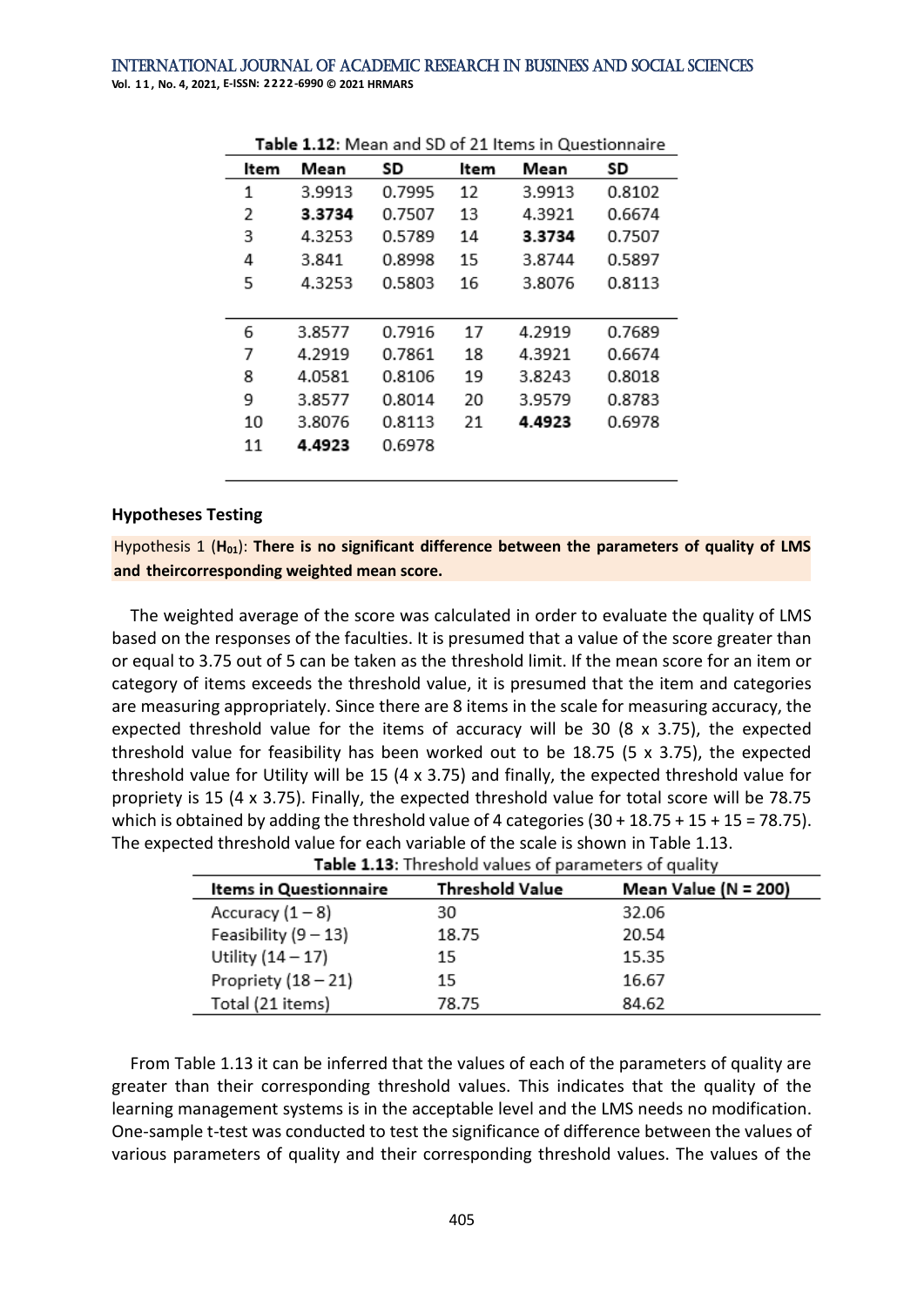various parameters of quality are presented in Table 1.14. It can be inferred that the p-values for all the parameters are below the cut-off value of 0.05.

| Items       | Sample $(N = 200)$ |        | t-value | DF  | p-value |
|-------------|--------------------|--------|---------|-----|---------|
|             | Mean               | SD     |         |     |         |
| Accuracy    | 32.06              | 3.61   | 15.178  | 199 | 0.000   |
| Feasibility | 20.54              | 3.12   | 9.674   | 199 | 0.000   |
| Utility     | 15.35              | 2.3    | 5.893   | 199 | 0.000   |
| Propriety   | 16.67              | 2.92   | 3.016   | 199 | 0.000   |
| Total       | 84.62              | 10.185 | 8.975   | 199 | 0.016   |

#### Table 1.14 One -Sample t-test to test hypothesis

*Hence the null hypothesis is accepted for all the parameters of quality of LMS.*

Hypothesis 2 **(H02)**: **There is no significant difference in the responses of male and female faculties withrespect to the parameters of quality of LMS.**

Table 1.15 shows the details of the analyses of the male and female faculties with respect to quality parameters of LMS.

| Values corresponding to | Male $(N = 110)$ | Female $(N = 90)$ |  |
|-------------------------|------------------|-------------------|--|
| quality parameter       |                  |                   |  |
| Accuracy                |                  |                   |  |
| t-value                 | 1.273            |                   |  |
| $Sig(2-tailed)$         | 0.177            |                   |  |
| Feasibility             |                  |                   |  |
| t-value                 | 0.897            |                   |  |
| $Sig(2-tailed)$         | 0.276            |                   |  |
| <b>Utility</b>          |                  |                   |  |
| t-value                 | 1.016            |                   |  |
| $Sig(2-tailed)$         | 0.289            |                   |  |
| <b>Propriety</b>        |                  |                   |  |
| t-value                 | 1.323            |                   |  |
| $Sig(2-tailed)$         | 0.198            |                   |  |

Table 1.15 Gender-wise responses

Since the significant value 0.177 is higher than 0.01 at 0.05 level, the hypothesis that there is no significant difference in the responses of male and female faculties with respect to accuracy is accepted. Since the significant value 0.276 is higher than 0.01 at 0.05 level, the hypothesis that there is no significant difference in the responses of male and female faculties with respect to feasibility is accepted. Significant values of 0.289 and 0.198 for utility and propriety respectively are greater than 0.01 at 0.05 level, the hypotheses that there is no significant difference in the responses of male and female faculties with respect to utility and propriety is accepted. *Hence the null hypothesis is accepted.*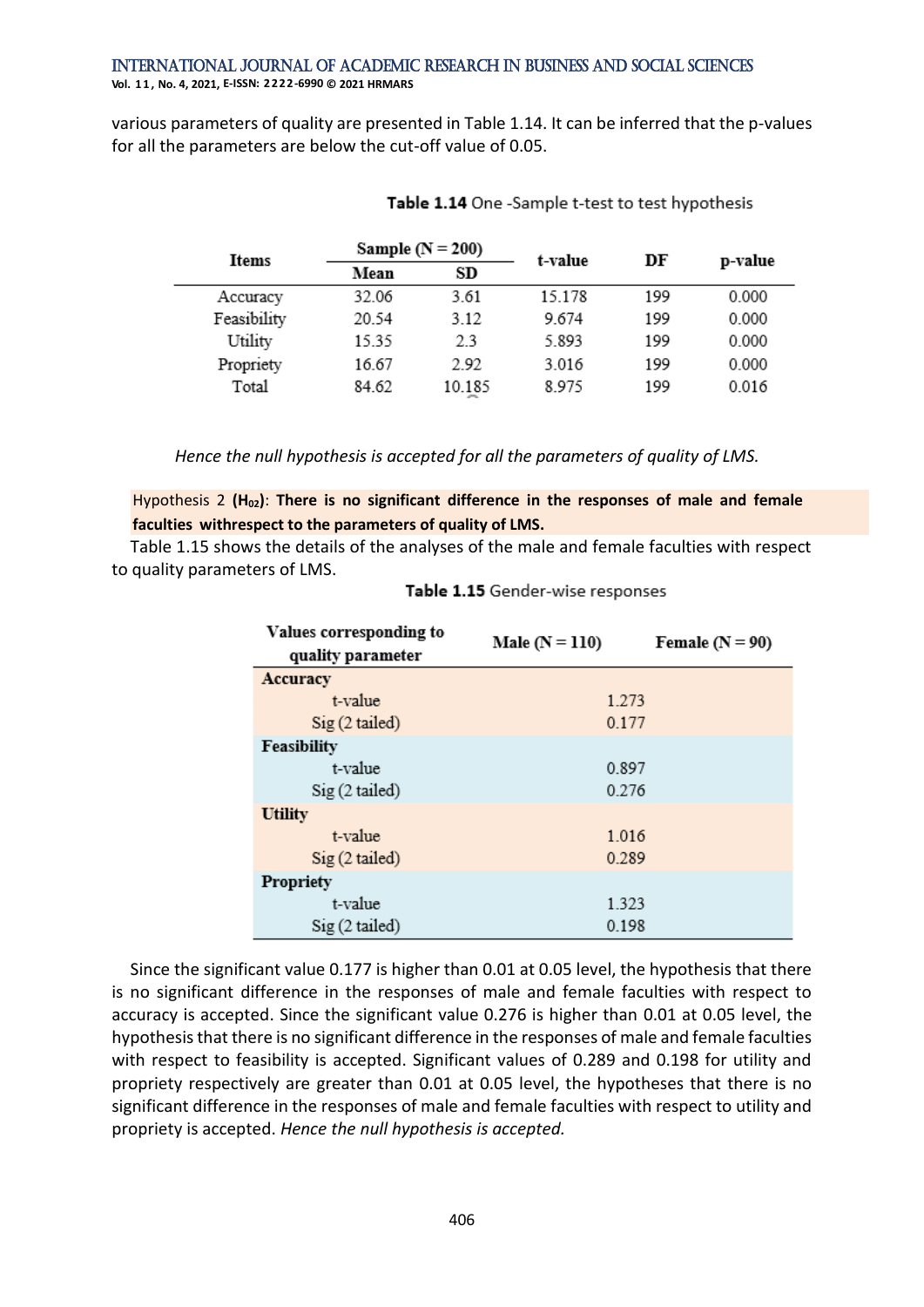Hypothesis 3 (H<sub>03</sub>): There is no significant difference in the responses of faculties working at public andprivate **colleges with respect to quality parameters of LMS.**

Table 1.16 shows the details of the analyses of the private and public college faculties with respect to quality parameters of LMS.

| Values corresponding to | <b>Private Colleges</b> | <b>Public Colleges</b> |  |
|-------------------------|-------------------------|------------------------|--|
| quality parameter       | $(N = 120)$             | $(N = 80)$             |  |
| Accuracy                |                         |                        |  |
| t-value                 | 1.015                   |                        |  |
| $Sig(2-tailed)$         | 0.298                   |                        |  |
| Feasibility             |                         |                        |  |
| t-value                 | 0.397                   |                        |  |
| $Sig(2-tailed)$         | 0.713                   |                        |  |
| <b>Utility</b>          |                         |                        |  |
| t-value                 | 0.924                   |                        |  |
| $Sig(2-tailed)$         | 0.376                   |                        |  |
| Propriety               |                         |                        |  |

**Table 1.16**: College-wise responses with respect to quality parameters

Since the significant value 0.298 is higher than 0.01 at 0.05 level, the hypothesis that there is no significant difference in the responses of private and public college faculties with respect to accuracy is accepted. Since the significant value 0.713 is higher than 0.01 at 0.05 level, the hypothesis that there is no significant difference in the responses of private and public college faculties with respect to feasibility is accepted. Significant values of 0.376 and 0.856 for utility and propriety respectively are greater than 0.01 at 0.05 level, the hypotheses that there is no significant difference in the responses of private and public college faculties with respect to utility and propriety is accepted. *Hence the null hypothesis is accepted.*

# **Mann‐Whitney U test to test the significance of difference between the samples in terms of their gender**

Gender wise differences in the perception and evaluation of the different items of the questionnaire are presented in Table 1.17. The mean scores obtained from male and female respondents and their statistical significance are tested using Mann-Whitney 'U' test.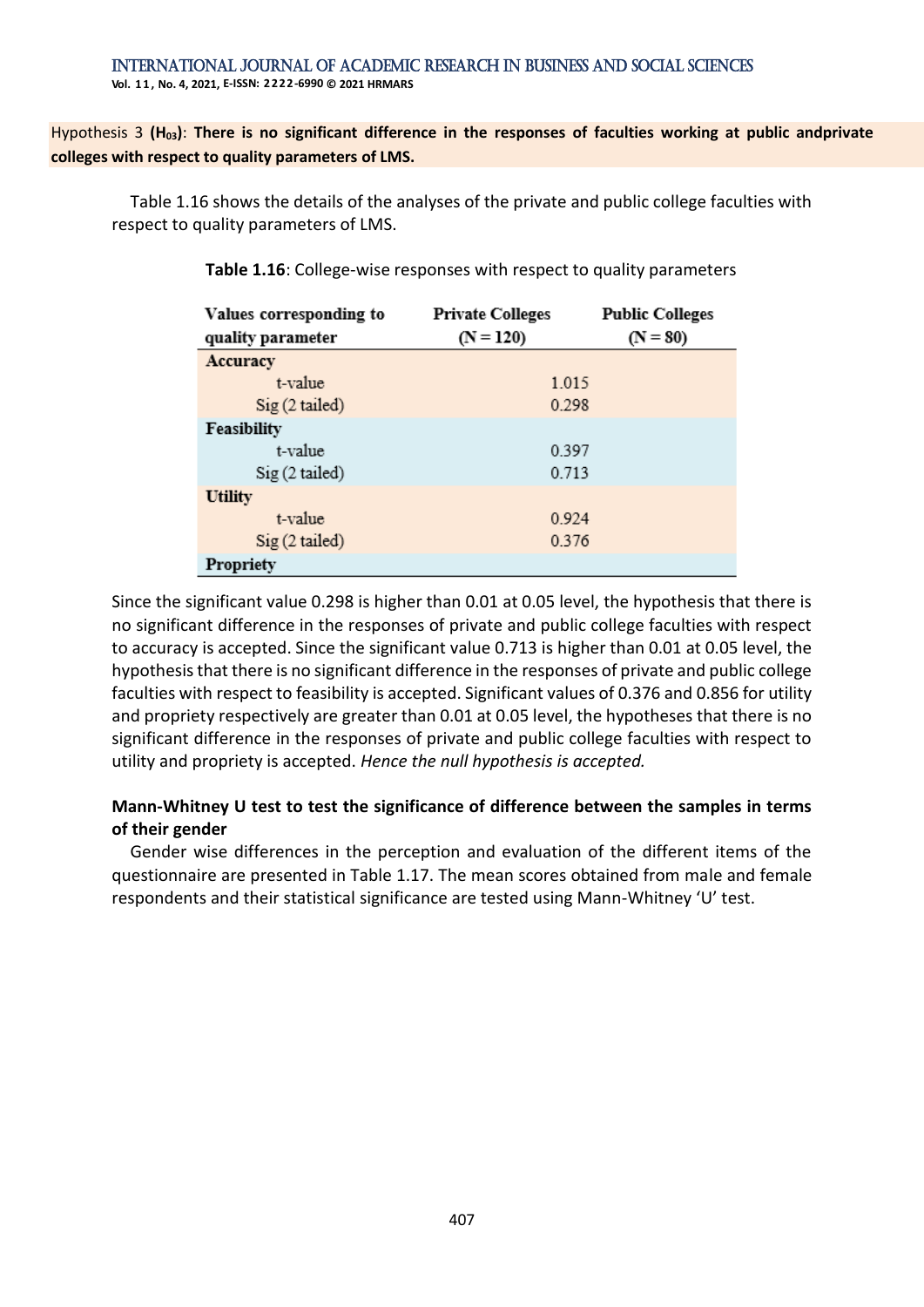**Vol. 1 1 , No. 4, 2021, E-ISSN: 2222-6990 © 2021 HRMARS**

| Table 1.17: Mann-Whitney U Test with Gender as Independent Variable |             |          |           |         |  |
|---------------------------------------------------------------------|-------------|----------|-----------|---------|--|
| Mean                                                                | Mean Female |          | Mann-     |         |  |
| ltem                                                                | Male        | (N = 90) | Whitney U | p-value |  |
|                                                                     | (N = 110)   |          |           |         |  |
| $\mathbf{1}$                                                        | 4.0748      | 3.7575   | 23751.200 | 0.02    |  |
| 2                                                                   | 3.3567      | 3.4068   | 26248.200 | 0.613   |  |
| 3                                                                   | 4.7094      | 4.6092   | 26074.200 | 0.398   |  |
| 4                                                                   | 3.8076      | 3.9078   | 26288.200 | 0.605   |  |
| 5                                                                   | 4.5758      | 4.4923   | 25971.200 | 0.376   |  |
| 6                                                                   | 3.8744      | 3.841    | 26606.000 | 0.774   |  |
| 7                                                                   | 4.2418      | 4.4088   | 25368.200 | 0.189   |  |
| 8                                                                   | 4.1416      | 3.7909   | 24029.200 | 0.026   |  |
| 9                                                                   | 3.8744      | 3.8243   | 26373.000 | 0.662   |  |
| 10                                                                  | 3.7575      | 3.8911   | 25768.200 | 0.391   |  |
| 11                                                                  | 4.5424      | 4.3921   | 25539.000 | 0.187   |  |
| 12                                                                  | 4.1249      | 3.6573   | 23206.000 | 0.005   |  |
| 13                                                                  | 4.4589      | 4.2251   | 25154.200 | 0.151   |  |
| 14                                                                  | 3.6072      | 3.9913   | 23365.000 | 0.013   |  |
| 15                                                                  | 3.8911      | 3.841    | 26409.200 | 0.67    |  |
| 16                                                                  | 3.7575      | 3.8911   | 25768.200 | 0.391   |  |
| 17                                                                  | 4.2418      | 4.4088   | 25368.200 | 0.189   |  |
| 18                                                                  | 4.4589      | 4.2251   | 25154.200 | 0.151   |  |
| 19                                                                  | 3.841       | 3.7742   | 26192.000 | 0.58    |  |
| 20                                                                  | 4.008       | 3.8243   | 25168.000 | 0.195   |  |
| 21                                                                  | 4.5424      | 4.3921   | 25539.000 | 0.187   |  |

Items 1 (accuracy), 8 (accuracy), 12 (feasibility), and 13 (utility) have p-values lesser than 0.05, hence the difference between male and female responses in these cases are statistically significant. *The quality parameter "propriety" does not get influenced by gender.*

#### **Mann‐Whitney U test to test the significance of difference between the samples in terms of their college type (private or public)**

The means of item scores with regard to the respondents from private and public colleges are compared in Table 1.18 and the significant differences, if any, between them are tested.

|      | Mean                   | Mann-Whitney<br>Mean  |              |       |
|------|------------------------|-----------------------|--------------|-------|
| ltem | <b>Private College</b> | <b>Public College</b> | υ<br>p-value |       |
|      | (N = 120)              | (N = 80)              |              |       |
| 1    | 4.1082                 | 3.6907                | 24454.000    | 0.003 |
| 2    | 3.3901                 | 3.3233                | 27886.000    | 0.570 |
| 3    | 4.6092                 | 4.8263                | 24221.000    | 0.000 |
| 4    | 3.9245                 | 3.6573                | 26248.200    | 0.078 |
| 5    | 4.6259                 | 4.3754                | 23960.000    | 0.000 |
| 6    | 3.841                  | 3.9245                | 27705.000    | 0.478 |
| 7    | 4.342                  | 4.1583                | 26109.000    | 0.037 |
| 8    | 4.0581                 | 4.0581                | 28099.000    | 0.631 |
| 9    | 3.8076                 | 3.9913                | 26489.000    | 0.132 |
| 10   | 3.8577                 | 3.674                 | 27405.000    | 0.360 |
| 11   | 4.4422                 | 4.6259                | 28077.200    | 0.558 |
| 12   | 3.8577                 | 4.3253                | 24013.200    | 0.001 |
| 13   | 4.4255                 | 4.3086                | 27892.200    | 0.515 |
| 14   | 3.8243                 | 3.4402                | 24627.200    | 0.005 |
| 15   | 3.8577                 | 3.9245                | 26928.000    | 0.208 |
| 16   | 3.8577                 | 3.674                 | 27405.000    | 0.360 |
| 17   | 4.342                  | 4.1583                | 26109.000    | 0.037 |
| 18   | 4.4255                 | 4.3086                | 26489.000    | 0.132 |
| 19   | 3.8076                 | 3.8577                | 27405.000    | 0.360 |
| 20   | 3.8577                 | 4.1583                | 28077.200    | 0.558 |
| 21   | 4.4422                 | 4.6259                | 24013.200    | 0.001 |

Table 1.18: Mann-Whitney U Test with College Type as Independent Variable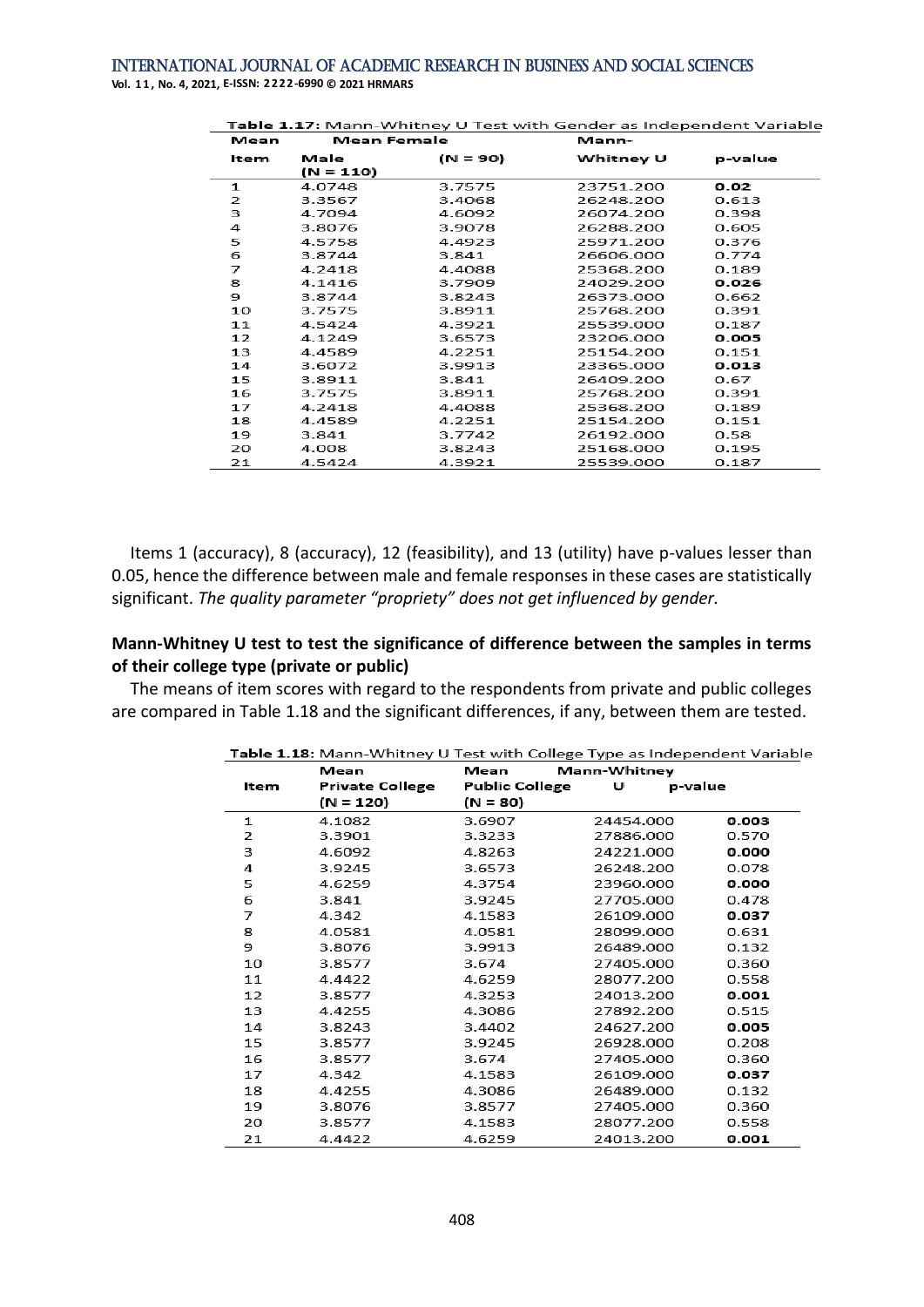**Vol. 1 1 , No. 4, 2021, E-ISSN: 2222-6990 © 2021 HRMARS**

Items 1, 3, 5, and 7 belonging to accuracy factor of quality, item 12 (feasibility), items 14, 17 belonging to utility category and item 21 (propriety) have p-values lesser than 0.05, hence the difference in responses between private and public college faculties in these cases are statistically significant.

## **Findings and Conclusions**

- The results of the study showed that the parameters of quality are highly effective for evaluating the quality of learning management systems from the faculties' point of view.
- The effectiveness of the learning management systems is due to the fact that it consists of quality characteristics that are relevant for faculty development program.
- The results showed that all these factors have substantial and statistically significant influences on the outcome of the responses to the items in the questionnaire.
- The values of the parameters of quality of LMS namely accuracy, feasibility, utility and propriety are higher than their corresponding threshold values. Hence the quality parameters are acceptable.
- Regarding difference in the responses of male and female faculties with respect to quality parameters, the findings indicate that the quality parameter namely 'propriety' does not get influenced by gender.

#### **Recommendations**

- Faculty members should consider the content requirements of the user, modes of presentation, feedback mechanism and interactive features in addition to the quality parameters to make learning more effective.
- Colleges have to encourage faculties in the use of learning management systems for upskilling as a part of faculty development program.
- Users of LMS should provide constructive feedback with their experience of using learning management system to the trainers, LMS developers to enable them to make suitable decisions in modifying the system as per the user requirements.
- Other quality parameters and their corresponding functional parameters may be identified and used in the design and development of the learning management systems in future.
- Quality evaluation should be done in each stage of LMS development by taking into consideration the users' need.

# **Acknowledgement**

The authors would like to express gratitude to Global Academics Research Academy (GARA) for overall support.

#### **Corresponding Author**

Prof. Dr. Asif Mahbub Karim Dean, Binary Graduate School, Binary University, Malaysia Email: drasifmkarim@gmail.com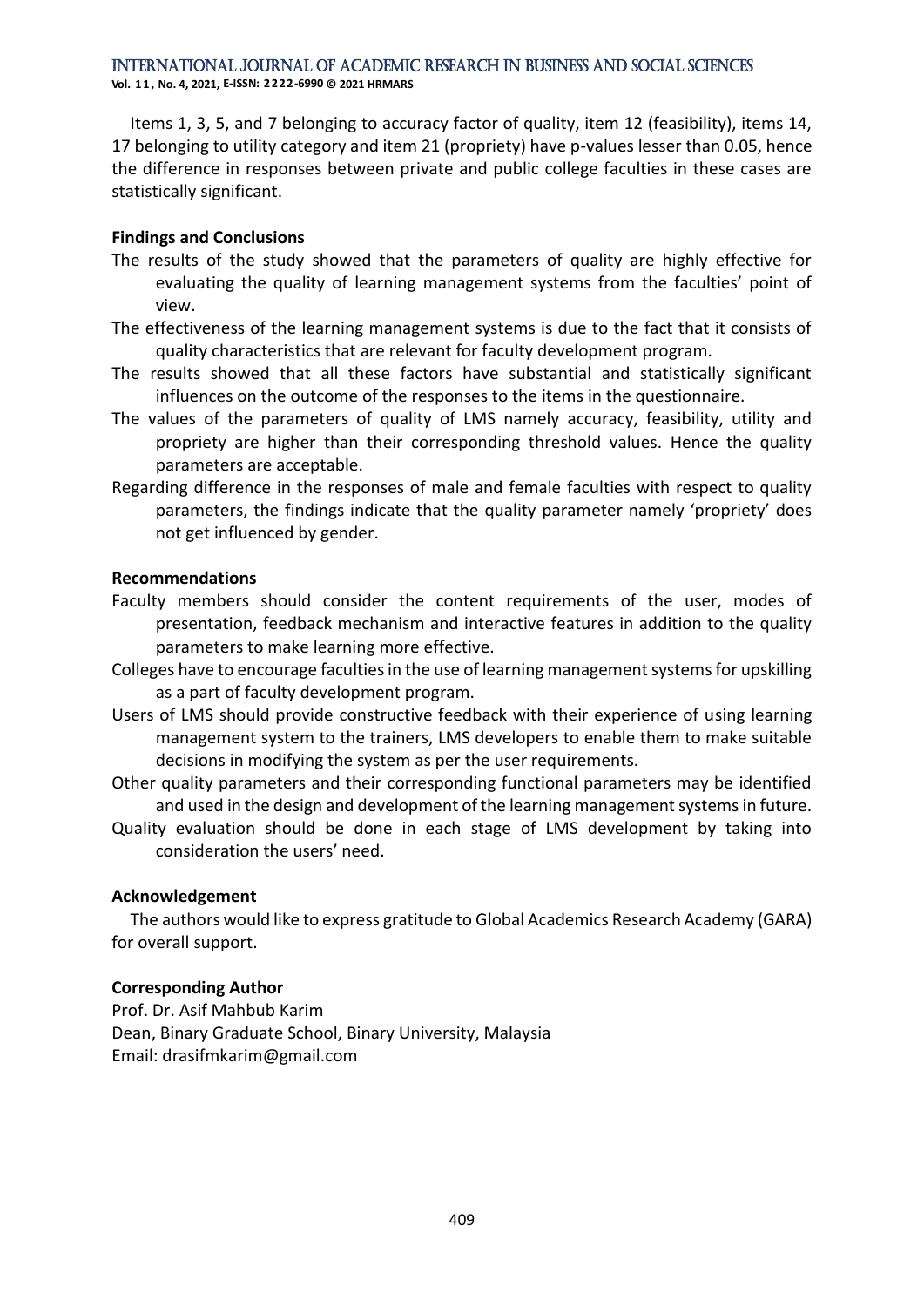**Vol. 1 1 , No. 4, 2021, E-ISSN: 2222-6990 © 2021 HRMARS**

#### **References**

- Alshams, Y. A. A. B., Adaikalam, J., Karim, A. M., Hock, O. Y., & Hossain, M. I. (2020). Application of Strategic Management Information System (SMIS) in the Ministry of Interior, UAE: Issues and Challenges. International Journal of Academic Research in Business and Social Sciences, 10(2), 346–361.
- Bashir, M. A., Ali, M. H., Wai, L. M., Hossain, M. I., & Rahaman, M. S. (2020). Mediating Effect of Customer Perceived Value on the Relationship between Service Quality and Customer Satisfaction of E-Banking in Bangladesh. International Journal of Advanced Science and Technology. Vol. 29, No. 2, pp. 3590 – 3606
- Balogh, Zoltan & Turčáni, Milan. (2011). Possibilities of modelling web-based education using IF-THEN rules and fuzzy petri nets in LMS. Communications in Computer and Information Science. 251. 93-106. 10.1007/978-3-642-25327-0\_9.
- Bhattacharjee, A., Jahanshahi, A. A., Polas, M. R. H., Hossain, M. I., & Asheq, A. S. (2019). Customer Care Service Management is Moving Forward to Achieve Sustainable Customer Retention in Every Industry. Does it play a Role to Increase Brand Retention? *International Journal of Management and Sustainability*, 8(2), 88-97.
- Cavus, N., Uzunboylu, H., and Ibrahim, D. (2007). Assessing the Success Rate of Students Using a Learning Management System Together with a Collaborative Tool in Web-Based Teaching of Programming Languages, *Journal of Educational Computing Research*, 36(3), pp. 301–321. doi: 10.2190/T728-G676- 4N18-6871.
- Cavus, N. (2008). Education technologies of the information age: course management systems. Extend 28(2)
- Chang, C. L. (2008). *Faculty Perceptions and Utilization of a Learning Management System in Higher Education*. Unpublished doctoral dissertation, Ohio University, USA.
- Chiu, Ch., Hsu, M., Sun, S., Lin, T., Sun, P. (2005). Usability, quality, value and e-learning continuance decisions, *Computers & Education*, 45 (2005), 399–416.
- Cynthia, Gautreau. (2011). Motivational Factors Affecting the Integration of a Learning Management System by Faculty. *Journal of Educators Online*. 8. 10.9743/JEO.2011.1.2.
- Ellis, R. K. (2009). Field guide to learning management systems. ASTD Learning Circuits
- Fard, K., Tafreshi, F., Nilashi, M., & Jalalyazdi, M. (2014). Assessing the critical factors for elearning systems using fuzzy TOPSIS and fuzzy logic. *International Journal of Computers & Technology*, 12(6), 3546- 3561.
- Ghilay, Yaron. (2019). Effectiveness of Learning Management Systems in Higher Education: Views of Lecturers with Different Levels of Activity in LMSs. 3. 29-50.
- Gilhooly, K. (2001). Making e-learning effective. *Computerworld*, 35(29), 52-53
- Hossain, M. I., Polas , M. R. H., Rahman, M. M., Islam, T., & Jamadar, Y. (2020). An Exploration of COVID-19 Pandemic and its Consequences on FMCG Industry in Bangladesh. *Journal of Management Info*, 7(3), 145-155. https://doi.org/10.31580/jmi.v7i3.1484
- Hossain, M. I., Yagamaran, K. S. A., Afrin, T., Limon, N., Nasiruzzaman, M., & Karim, A. M. (2018). Factors influencing unemployment among fresh graduates: A case study in Klang Valley, Malaysia. International Journal of Academic Research in Business and Social Sciences, 8(9), 1494-1507.
- Jayakumar, R., & Banbehari, M. (2014). Website quality assessment model for developing efficient e- learning framework- a novel approach. *International Journal of Engineering and Technology*, 5(5), 3770-3780.